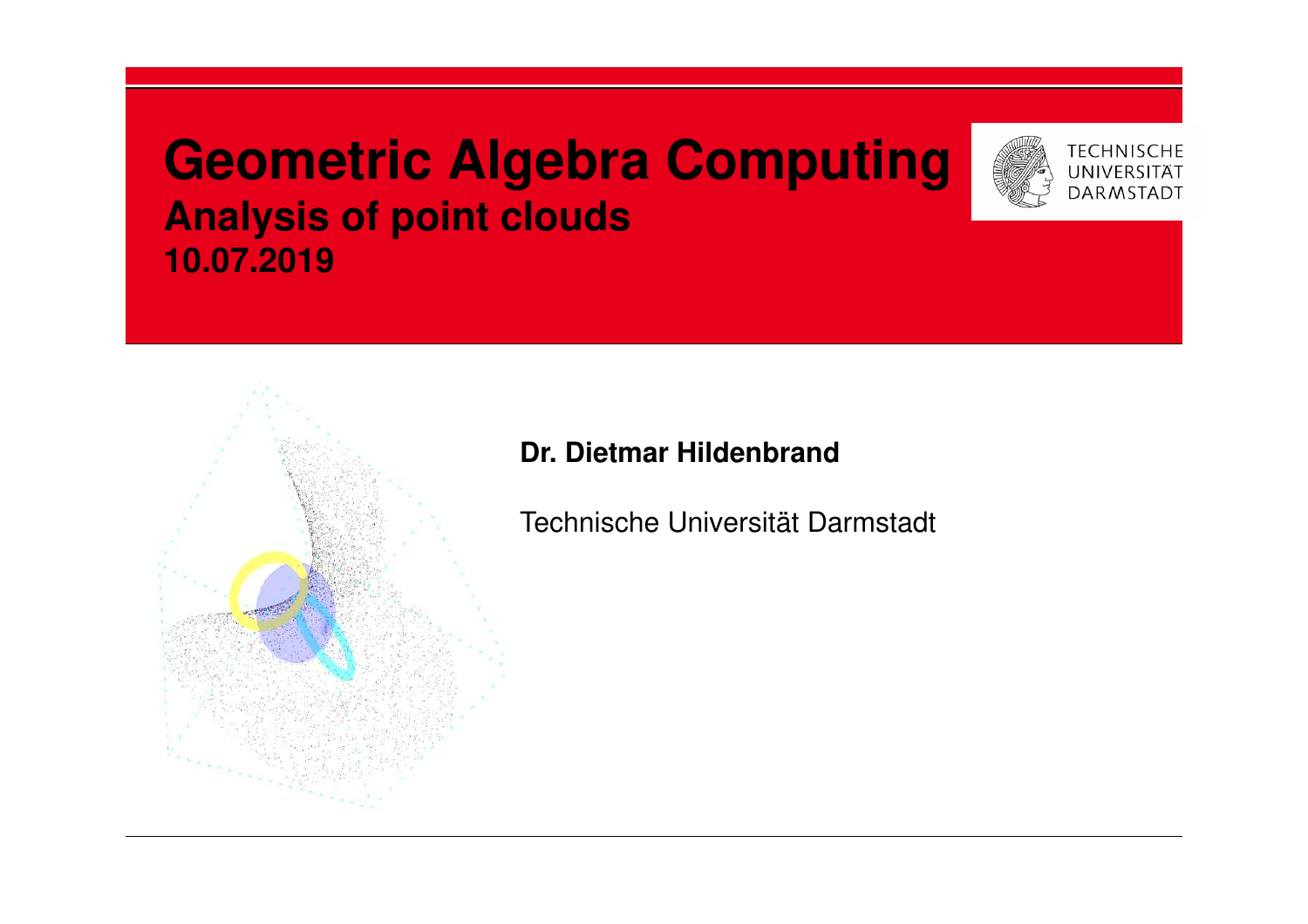# **Literature**



- Book "Foundations of Geometric Algebra Computing", Dietmar Hildenbrand
- **Computers & Graphics 2005 :** volume 29, no. 5, october, 2005 : **"Geometric Computing in Computer Graphics using Conformal Geometric Algebra"** by Dietmar Hildenbrand
- **GRAPP 2008, Madeira : "ANALYSIS OF POINT CLOUDS Using Conformal GeometricAlgebra"** by Dietmar Hildenbrand and Eckhard Hitzer.

**VISAPP 2010:**

"ESTIMATION OF CURVATURES IN POINT SETS BASED ON GEOMETRIC ALGEBRA" by H. Seibert, D. Hildenbrand et. al.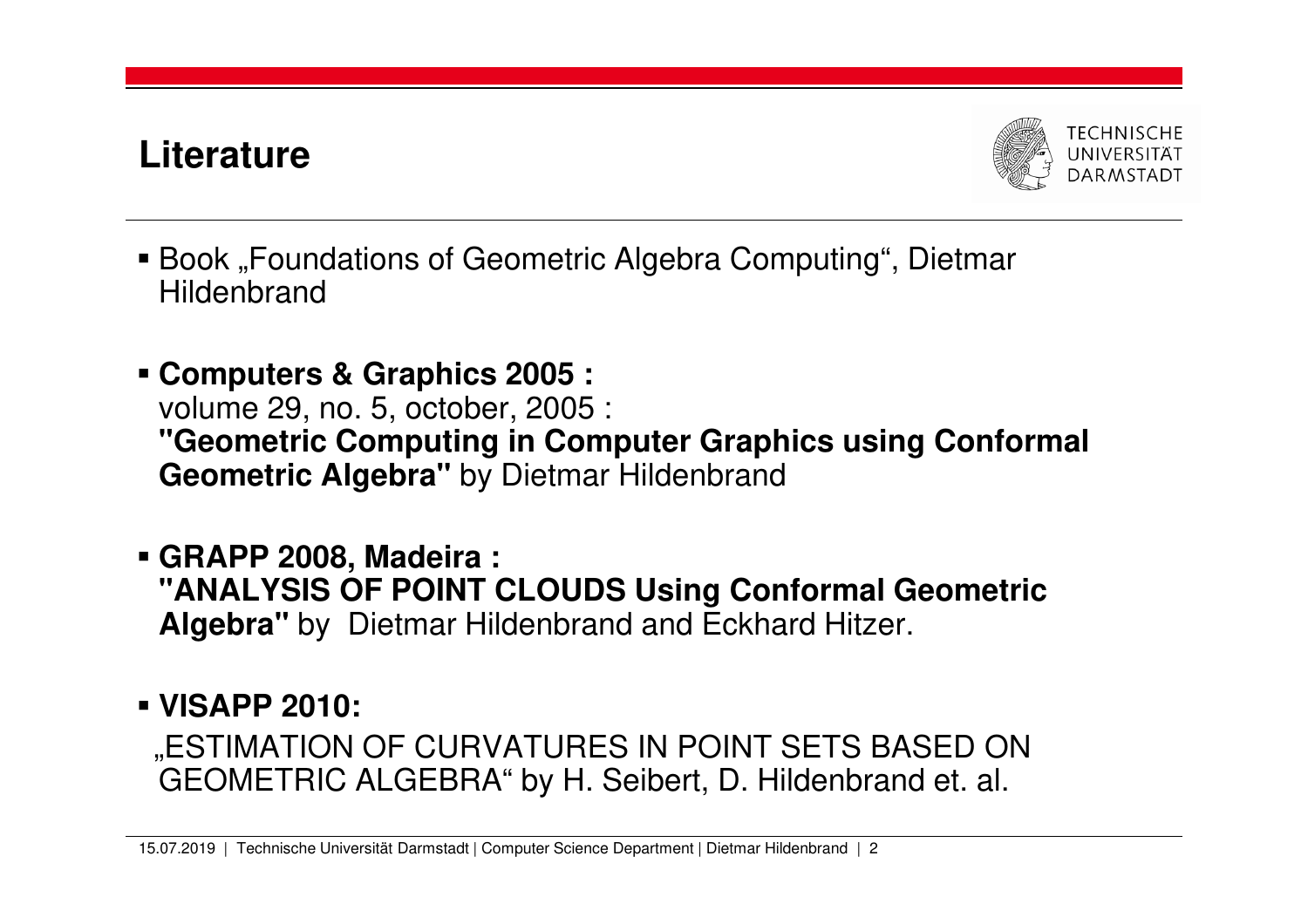

# Inner Product Calculations in 5D conformal GA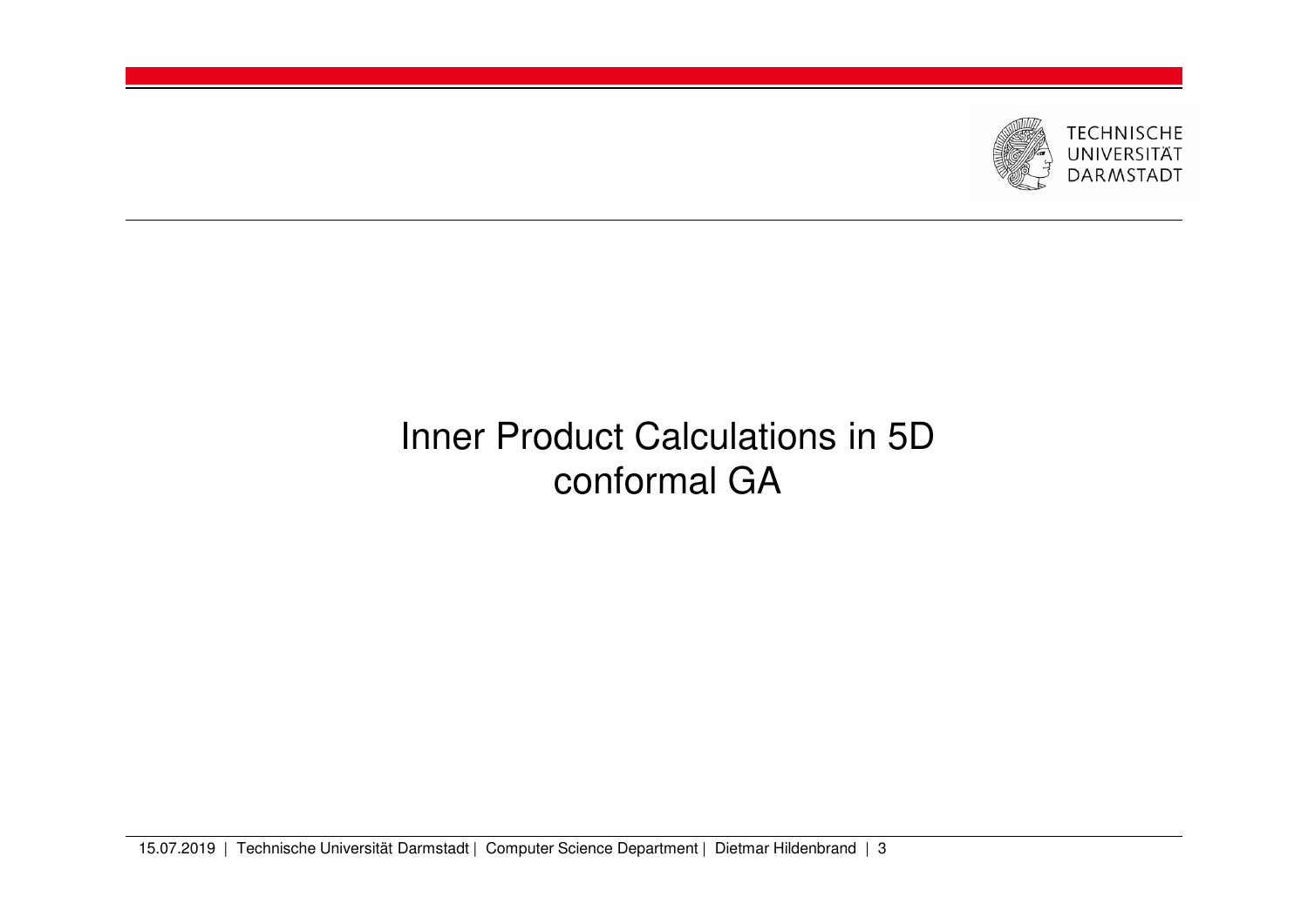# **The geometric product of 2 basis vectors(revisited)**



*G*geometric algebra  $G_{_{p,q}}$ 

 $with \quad n = p + q$ 

 $\longrightarrow$ 

*define*

$$
e_{i}e_{j} = \begin{cases} 1 & \text{for } i = j \in \{1, ..., p\} \\ -1 & \text{for } i = j \in \{p+1, ..., n\} \\ e_{ij} = e_{i} \wedge e_{j} = -e_{j} \wedge e_{i} & \text{for } i \neq j \end{cases}
$$

Note :

Conformal Geometric Algebra =  $G_{4,1}$ :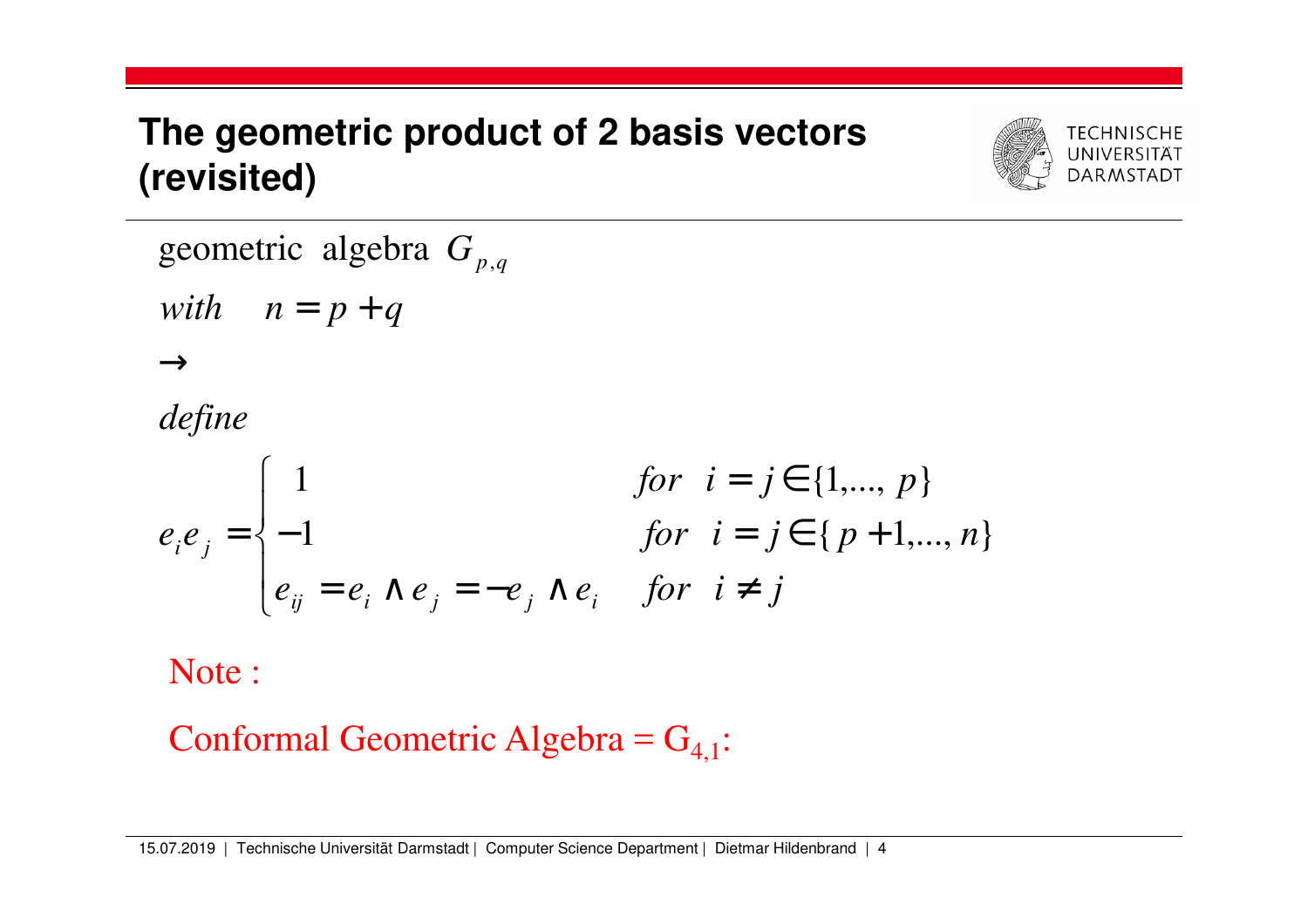#### **The two additional base vectors**



The Conformal Geometric Algebra uses 2 additional base vectors ( $e_+, e_-$ ) with the following properties.

$$
e_+^2 = 1 \qquad e_-^2 = -1 \qquad e_+ \cdot e_- = 0 \qquad (3.1)
$$

Another base (  $e_{\infty},e_o$  ) can be defined with the following relations

$$
e_o = \frac{1}{2}(e_- - e_+) \qquad \ \ e_\infty = e_- + e_+
$$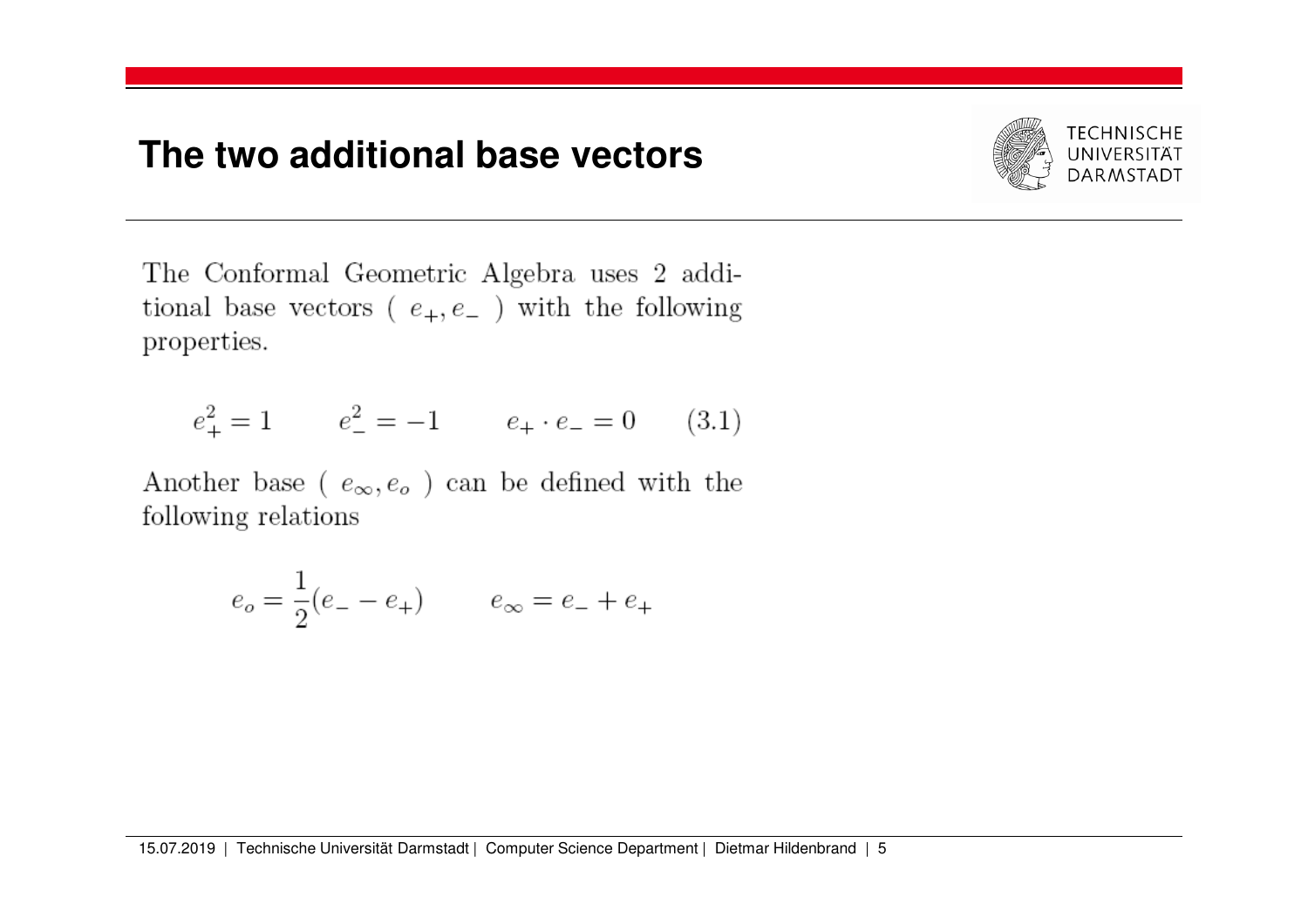#### **The two additional base vectors**



### ■ … are null vectors

$$
e_o^2 = e_\infty^2 = 0,
$$
  $e_\infty \cdot e_o = -1$   
 $e_- = e_o + \frac{1}{2} e_\infty$   $e_+ = \frac{1}{2} e_\infty - e_o$ 

The outer product  $e_{\infty} \wedge e_{o}$  is often abbreviated by  $E$ .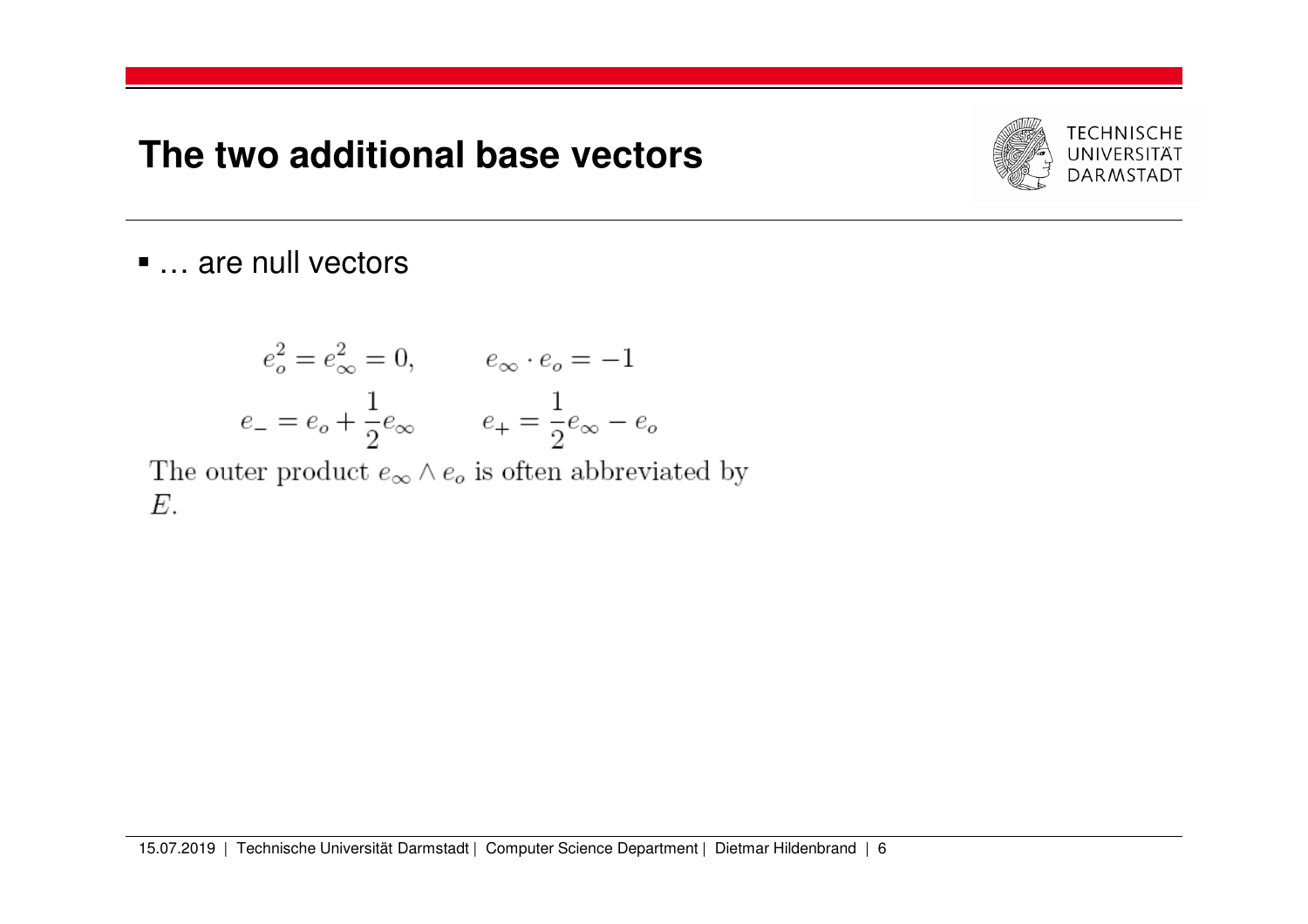# **The inner product between conformal vectors**



$$
P \cdot S = (\mathbf{p} + p_4 e_\infty + p_5 e_o) \cdot (\mathbf{s} + s_4 e_\infty + s_5 e_o)
$$

$$
= \mathbf{p} \cdot \mathbf{s} + s_4 \underbrace{\mathbf{p} \cdot e_{\infty}}_{0} + s_5 \underbrace{\mathbf{p} \cdot e_{o}}_{0}
$$

$$
+ p_4 \underbrace{e_{\infty} \cdot \mathbf{s}}_{0} + p_4 s_4 \underbrace{e_{\infty}^2}_{0} + p_4 s_5 \underbrace{e_{\infty} \cdot e_{o}}_{-1}
$$

$$
+ p_5 \underbrace{e_{o} \cdot \mathbf{s}}_{0} + p_5 s_4 \underbrace{e_{o} \cdot e_{\infty}}_{-1} + p_5 s_5 \underbrace{e_{o}^2}_{0}
$$

It results in

$$
P \cdot S = \mathbf{p} \cdot \mathbf{s} - p_5 s_4 - p_4 s_5 \tag{3.6}
$$

**or** 

$$
P \cdot S = p_1 s_1 + p_2 s_2 + p_3 s_3 - p_5 s_4 - p_4 s_5
$$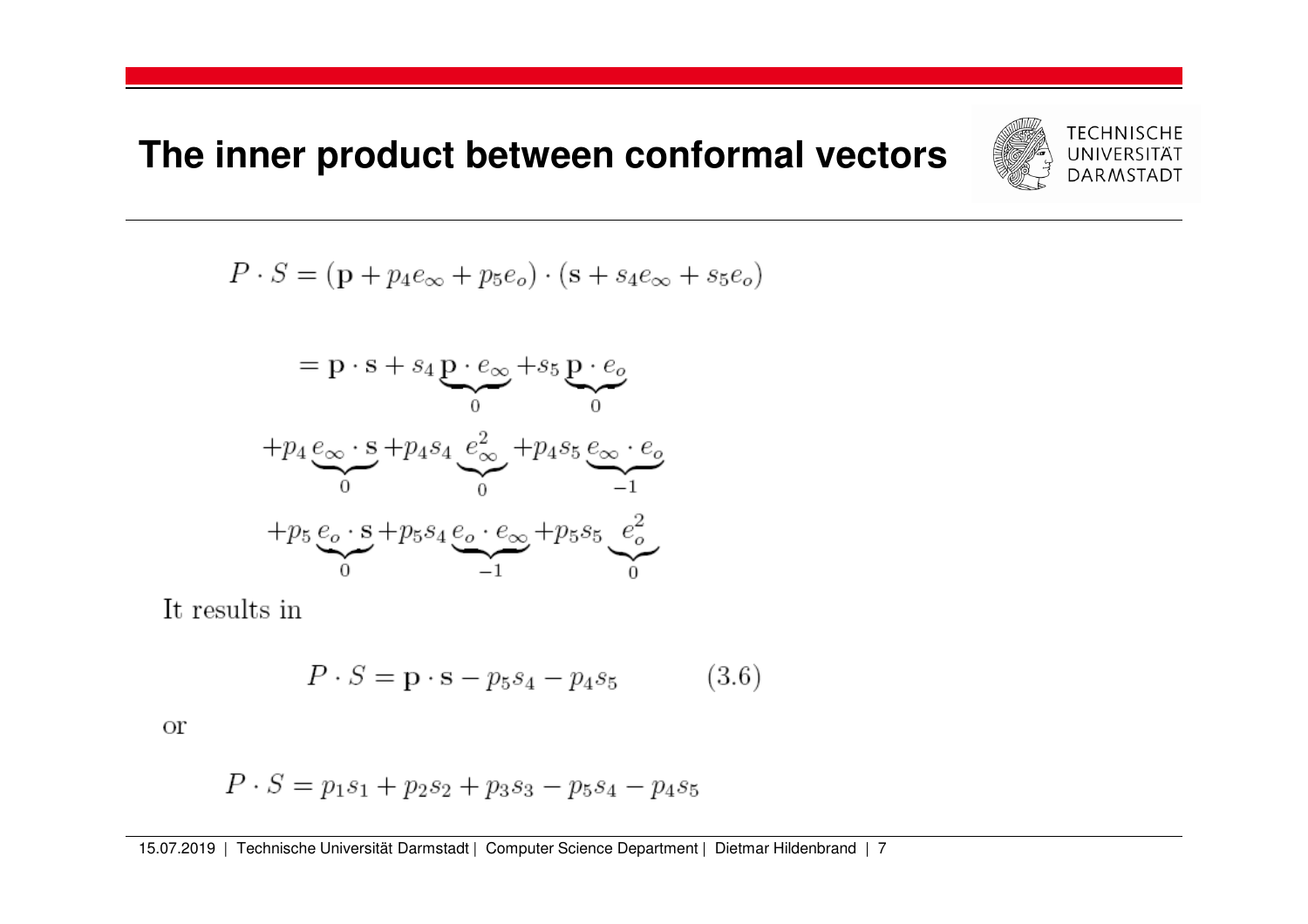#### **The distance between points**



In the case of  $P$  and  $S$  being points we get

$$
p_4 = \frac{1}{2}\mathbf{p}^2, p_5 = 1
$$

$$
s_4 = \frac{1}{2}\mathbf{s}^2, s_5 = 1
$$

The inner product of these points is according to equation 3.6

$$
P \cdot S = \mathbf{p} \cdot \mathbf{s} - \frac{1}{2} \mathbf{s}^2 - \frac{1}{2} \mathbf{p}^2
$$

$$
=-\frac{1}{2}(\mathbf{s}-\mathbf{p})^2
$$

We recognize that the square of the Euclidean distance of the inhomogenous points corresponds to the inner product of the homogenous points multiplied by  $-2$ .

$$
(\mathbf{s} - \mathbf{p})^2 = -2(P \cdot S)
$$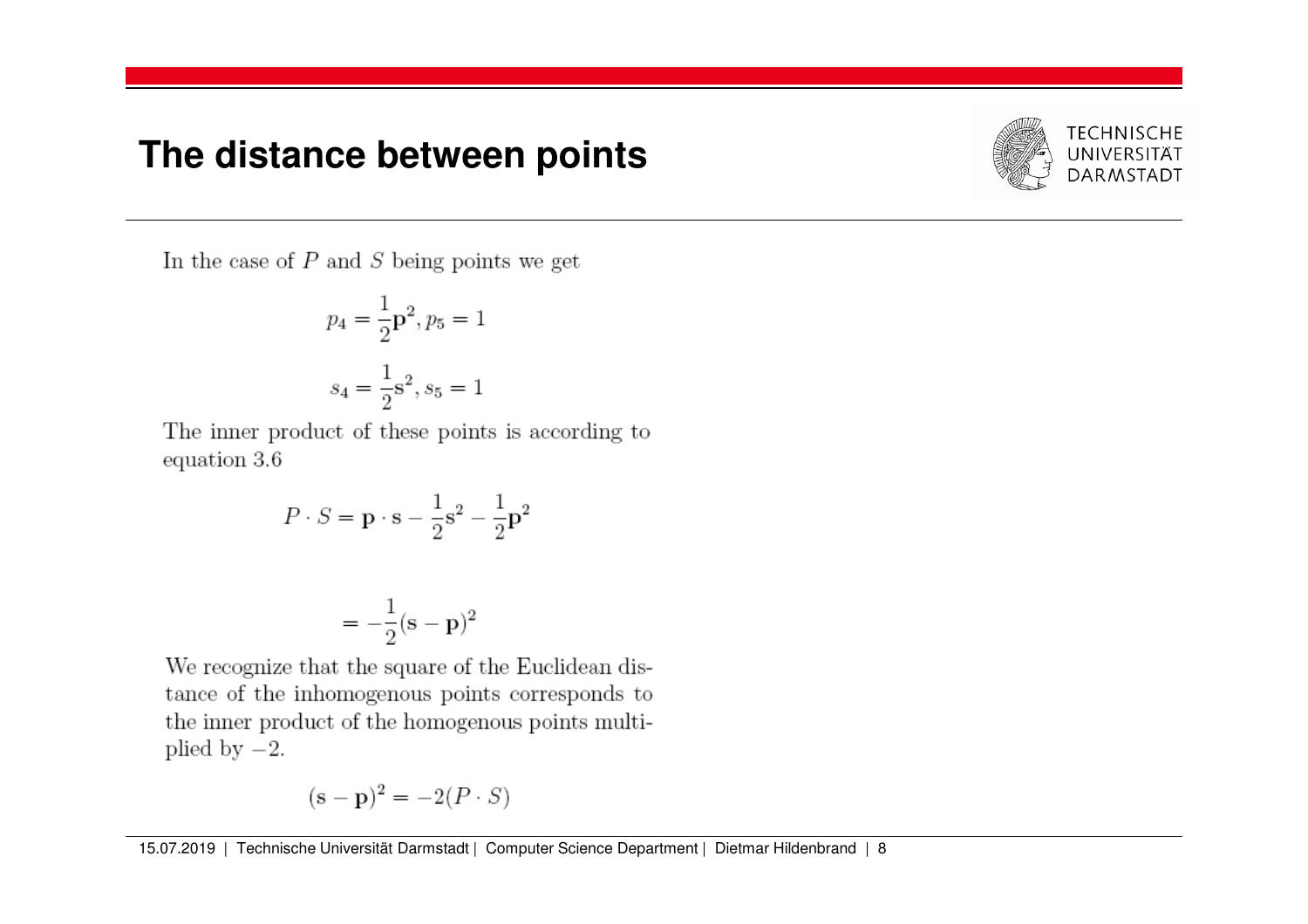#### **Distance between point and plane**



For a vector  $P$  representing a point we get

$$
p_4 = \frac{1}{2} \mathbf{p}^2, p_5 = 1
$$

For a vector  $S$  representing a plane with normal vector  $n$  and distance  $d$  we get

$$
\mathbf{s} = \mathbf{n}, s_4 = d, s_5 = 0
$$

The inner product of point and plane is according to equation 3.6

$$
P \cdot S = \mathbf{p} \cdot \mathbf{n} - d
$$

representing the Euclidean distance of a point and a plane.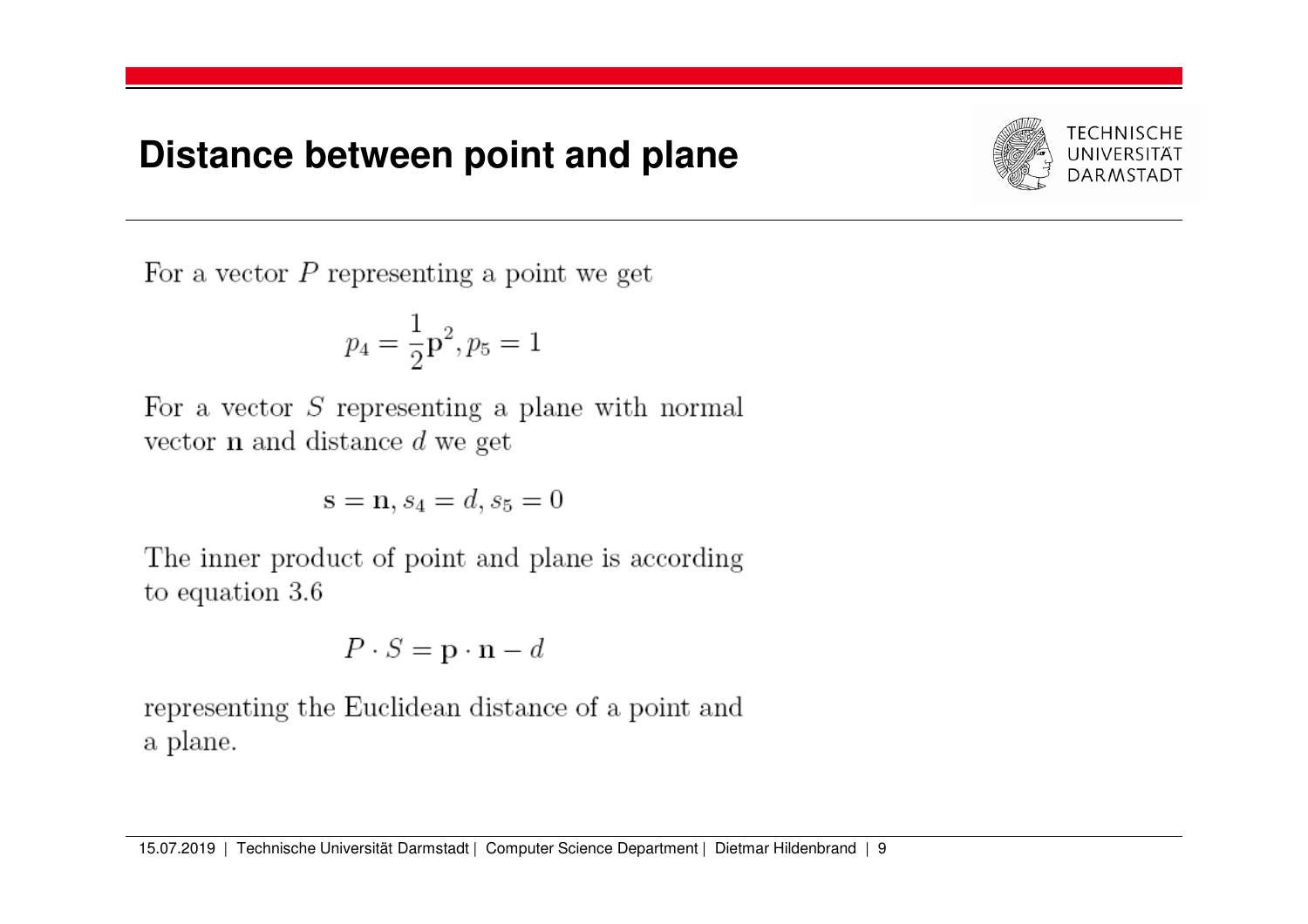#### **Point inside or outside of a sphere?**



For a vector  $S$  representing a sphere we get

$$
s_4 = \frac{1}{2}(s_1^2 + s_2^2 + s_3^2 - r^2), \qquad s_5 = 1
$$

The inner product of point and sphere is according to equation  $3.6$ 

$$
P \cdot S = \mathbf{p} \cdot \mathbf{s} - \frac{1}{2} (\mathbf{s}^2 - r^2) - \frac{1}{2} \mathbf{p}^2
$$
  
=  $\mathbf{p} \cdot \mathbf{s} - \frac{1}{2} \mathbf{s}^2 + \frac{1}{2} r^2 - \frac{1}{2} \mathbf{p}^2$   
=  $\frac{1}{2} r^2 - \frac{1}{2} (\mathbf{s}^2 - 2 \mathbf{p} \cdot \mathbf{s} - \mathbf{p}^2)$   
=  $\frac{1}{2} r^2 - \frac{1}{2} (\mathbf{s} - \mathbf{p})^2$ 

 $2(P \cdot S) = r^2 - (s - p)^2$ 

We get

$$
P \cdot S > 0
$$
: p is inside of the sphere  
 $P \cdot S = 0$ : p is on the sphere  
 $P \cdot S < 0$ : p is outside of the sphere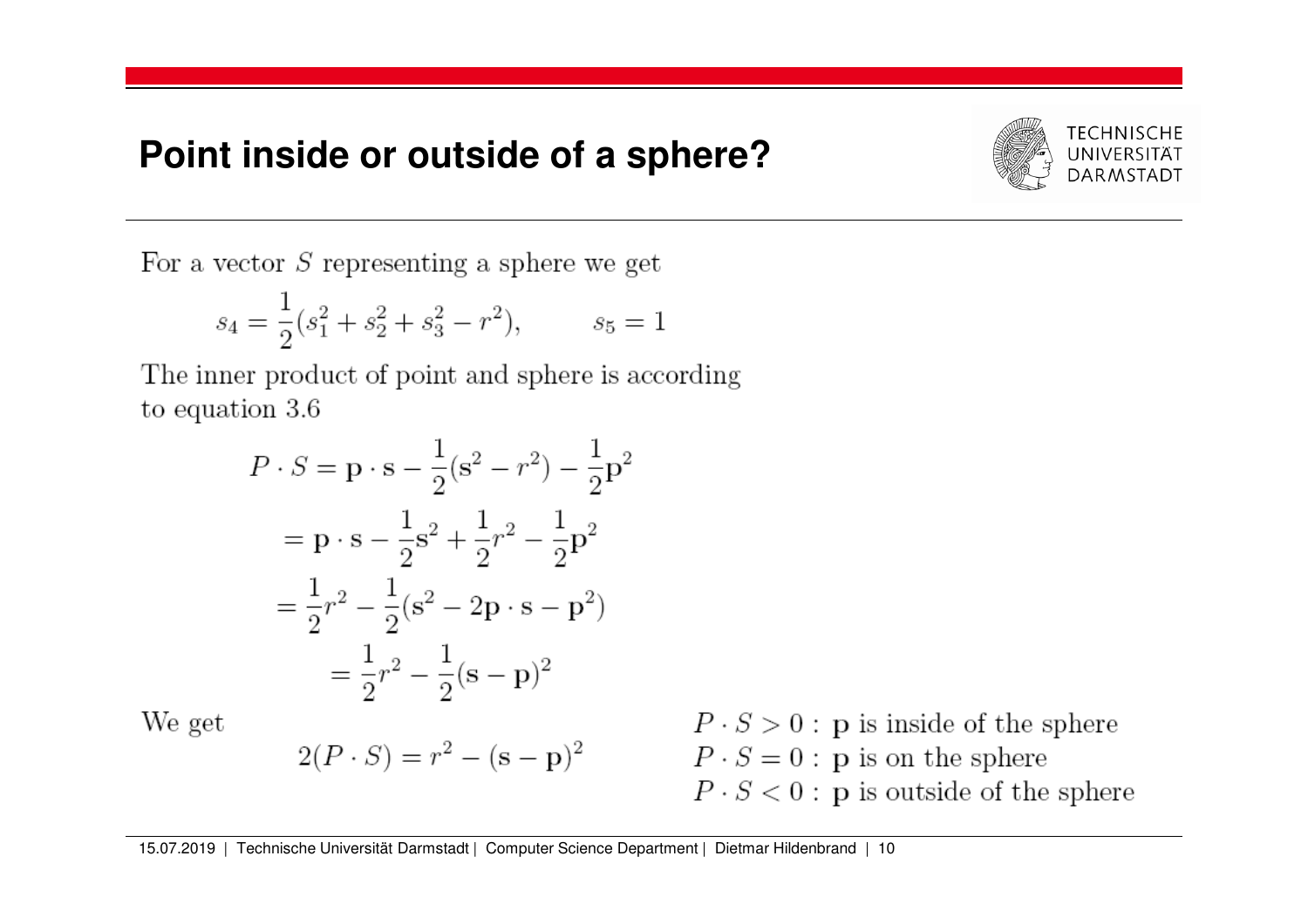# **Distance measure: Inner product of point and sphere**



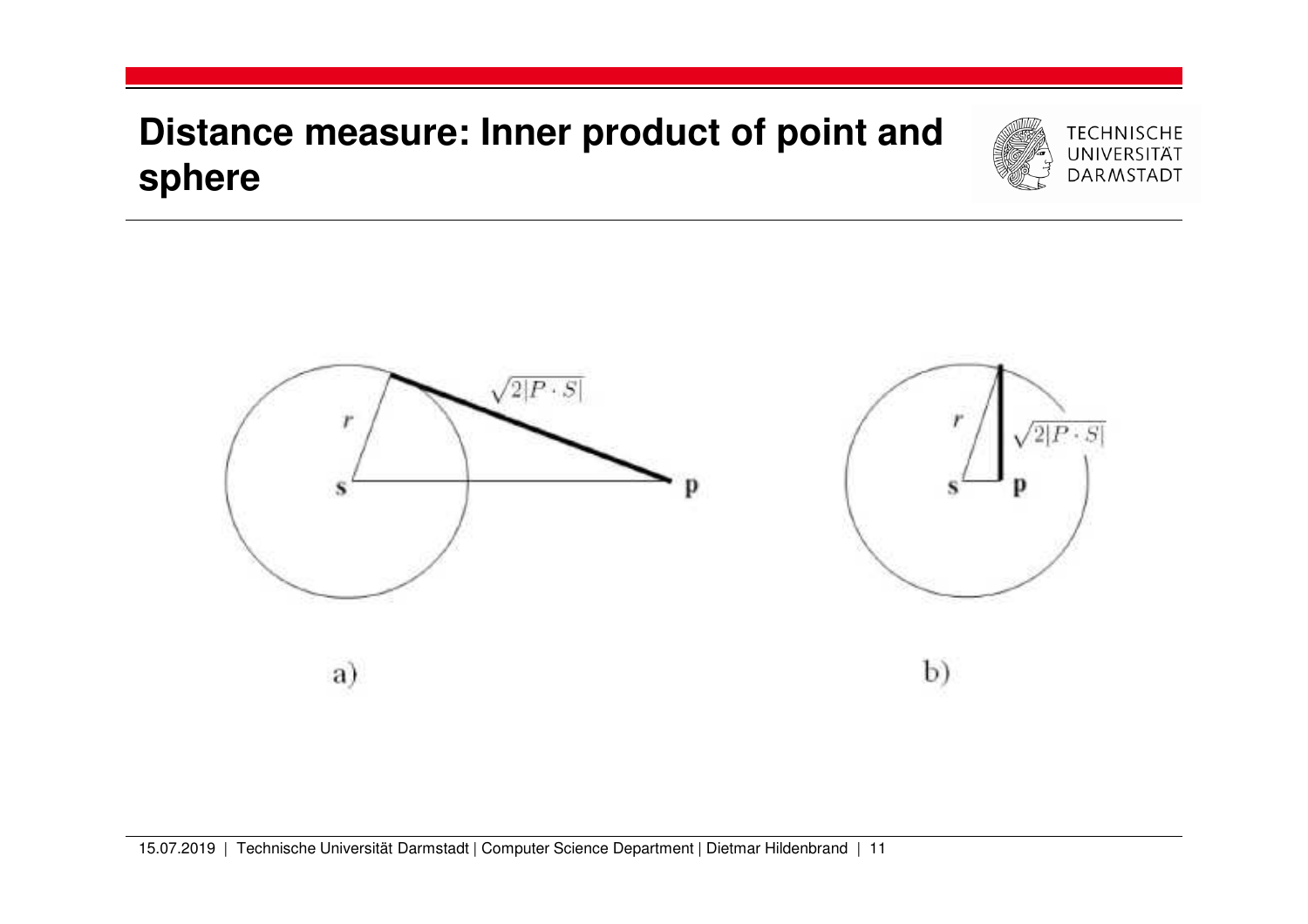# **Analysis of point clouds**



- normals
- curvatures
- …

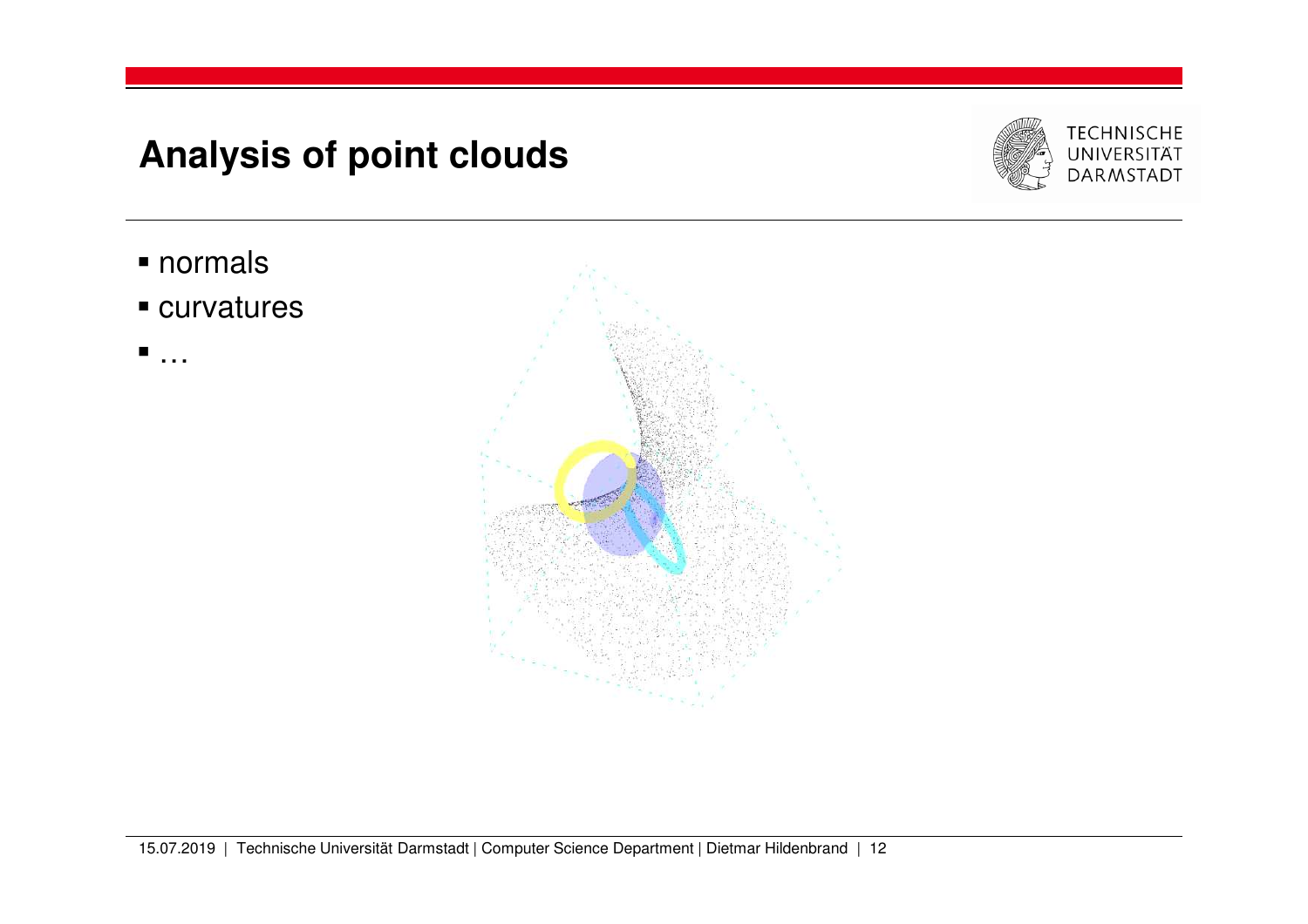# **Analysis of point clouds**



- normals
- curvatures
- …



#### What are the most interesting local fittings of geometric objects?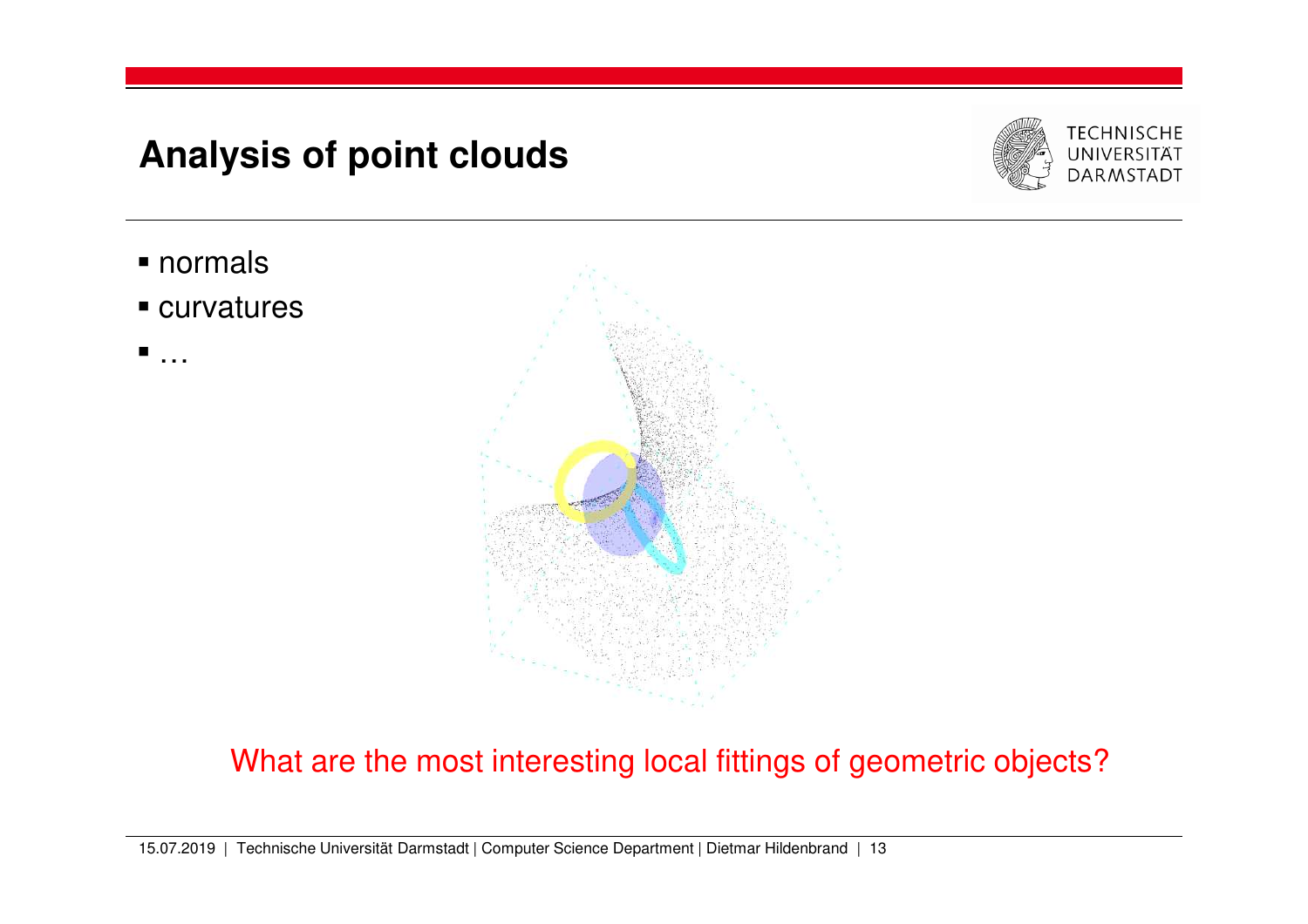# **Fitting of geometric objects into point clouds**



- Plane fitting
	- Normal vector
- Sphere fitting
	- curvature

Note.: osculating circle in tangent direction

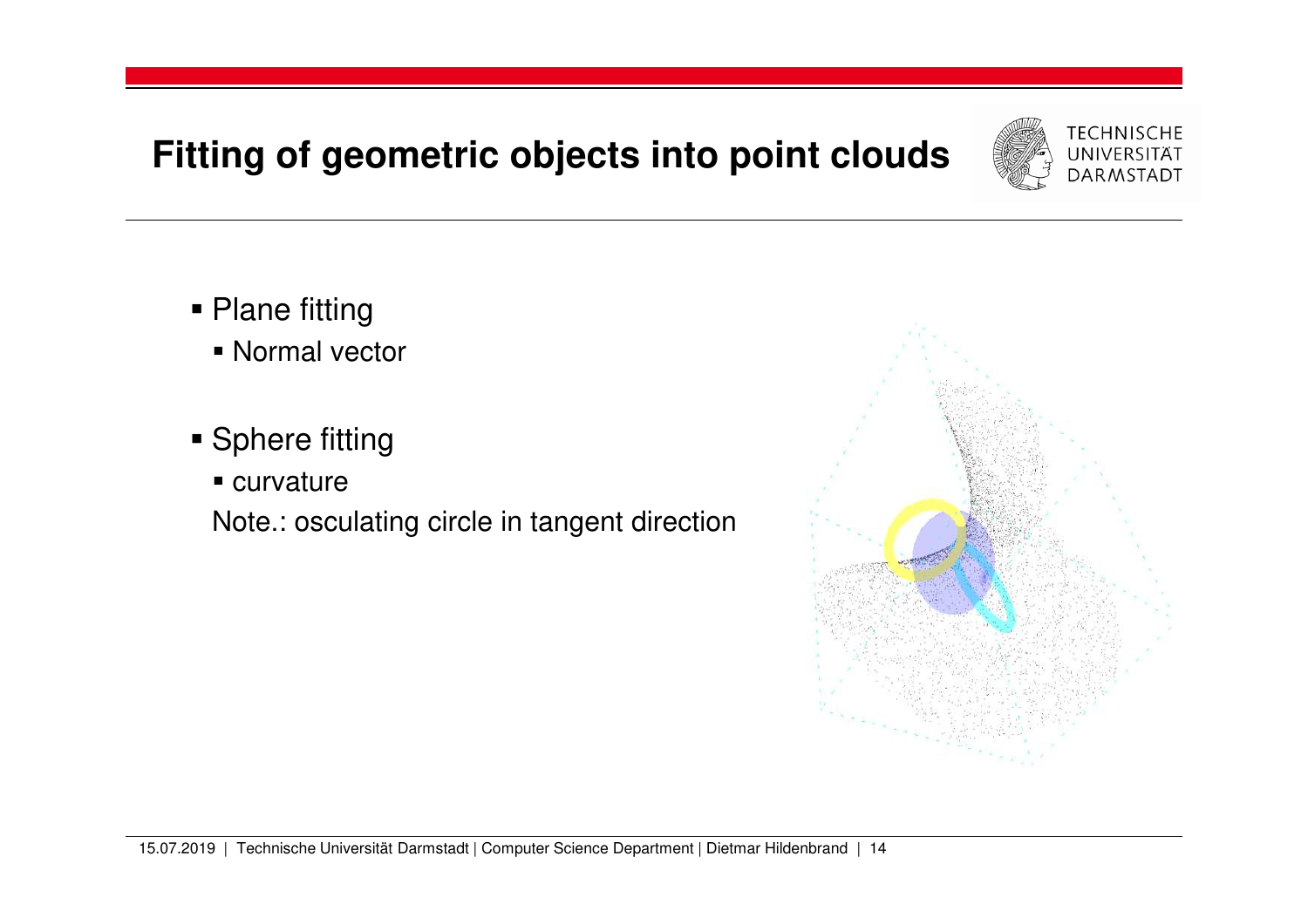**Curvature =0 at point pi**



- $\bullet$  Line  $\kappa = 0$
- Circle  $\kappa > 0$
- Point  $\kappa \to \infty$

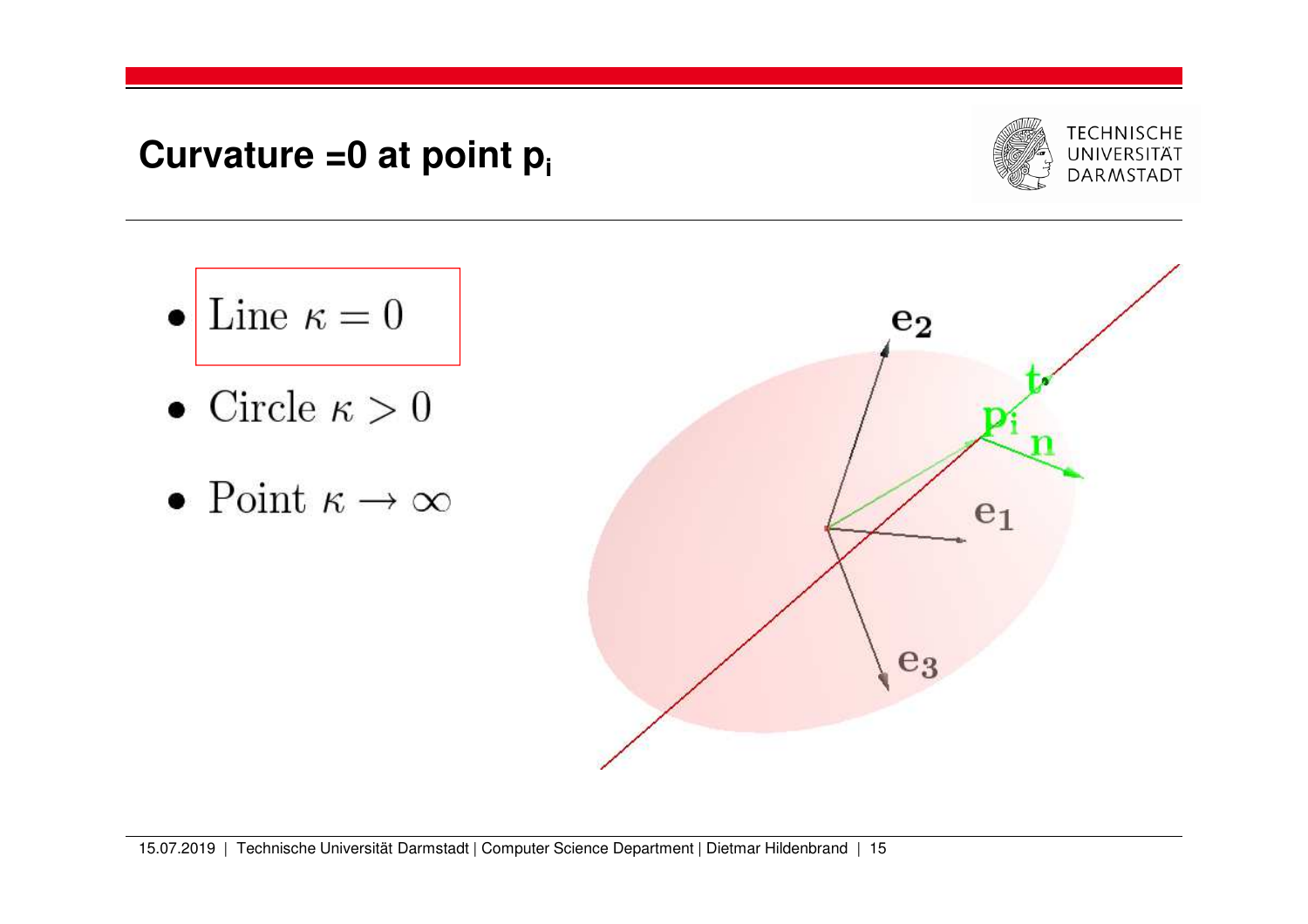# **Curvature >0 at point pi**



- Line  $\kappa = 0$
- $\bullet$  Circle  $\kappa > 0$
- Point  $\kappa \to \infty$

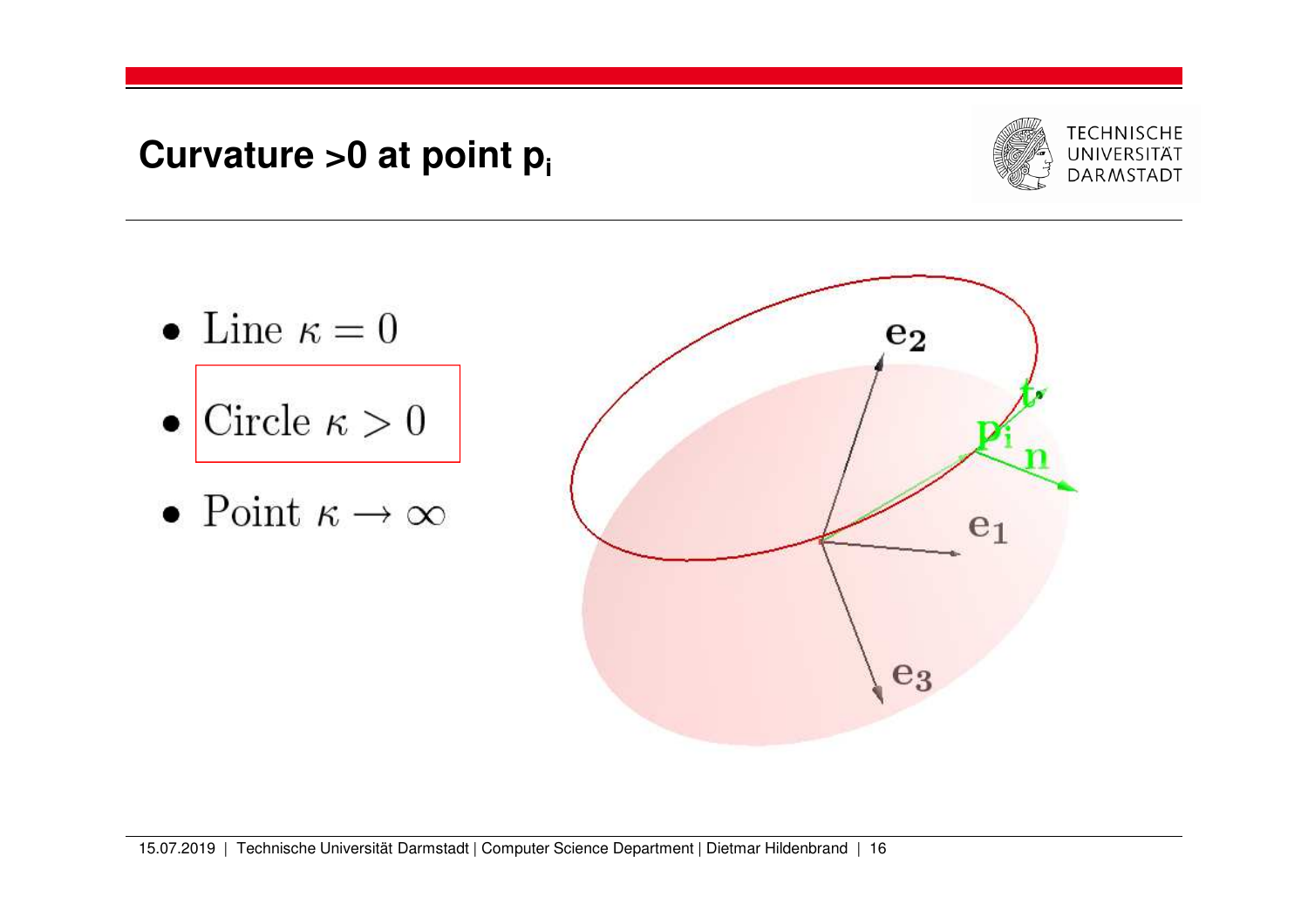## **Infinite curvature at point pi**



- Line  $\kappa = 0$
- Circle  $\kappa > 0$
- $\bullet$  Point  $\kappa \to \infty$

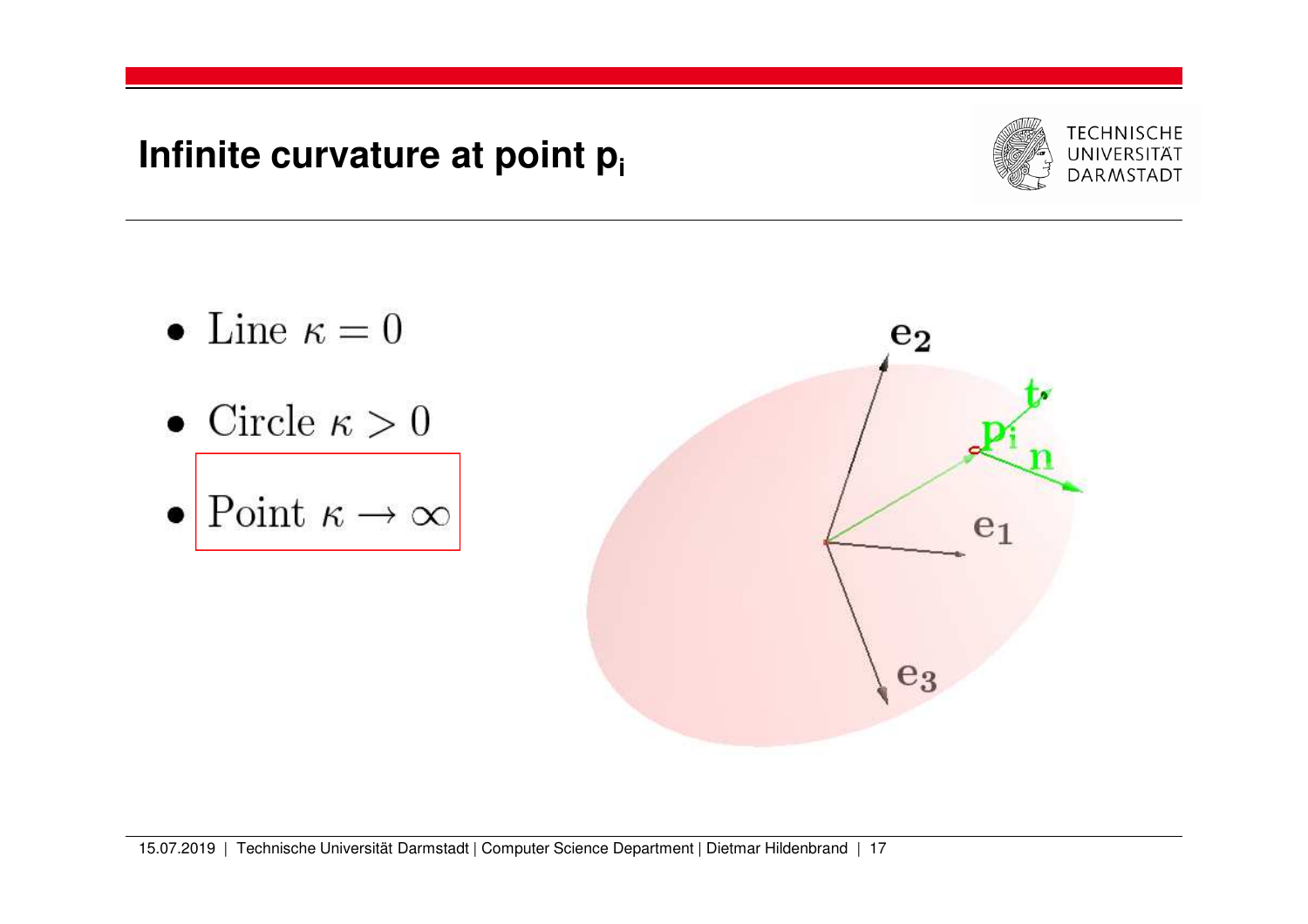## **Overview**



- Conventional fitting of spheres
- Fitting of spheres in GA
- The role of infinity
- Planes as a limit of spheres
- Fitting of spheres or planes in GA
- Fitting of osculating circles in point clouds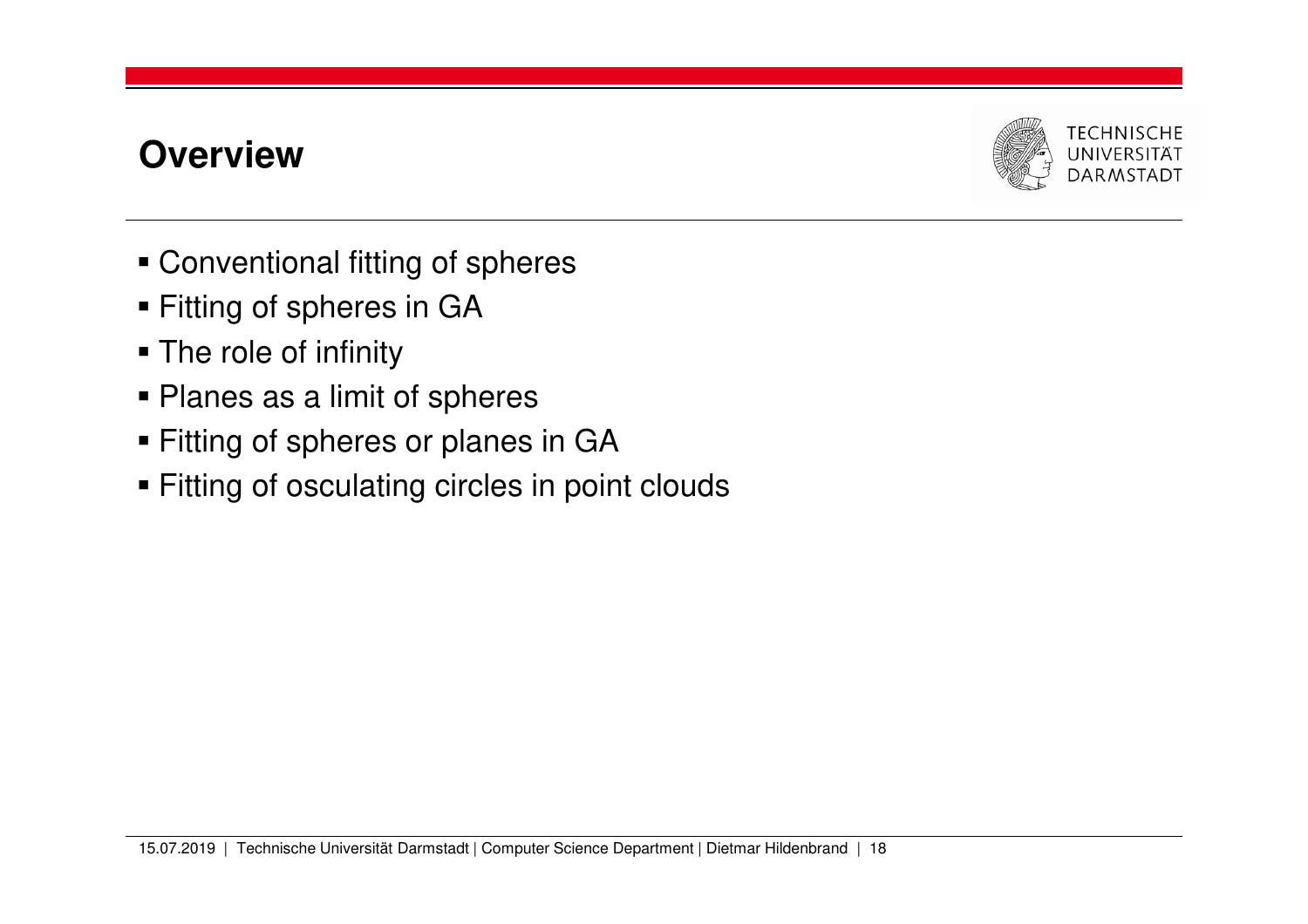

Given a set of points  $\{(x_i, y_i, z_i)\}_{i=1}^m$ ,  $m \ge 4$ , fit them with a sphere  $(x - a)^2$ +  $(y - b)^2 + (z - c)^2 = r^2$ , where  $(a, b, c)$  is the sphere center and r is the sphere radius. An assumption of this algorithm is that not all the points are coplanar. The error function to be minimized is

$$
E(a, b, c, r) = \sum_{i=1}^{m} (L_i - r)^2
$$

where  $L_i = \sqrt{(x_i - a)^2 + (y_i - b)^2 + (z_i - c)^2}$ .

[Eberly, 2007]

Note: sphere isn´t one algebraic expression

15.07.2019 | Technische Universität Darmstadt | Computer Science Department | Dietmar Hildenbrand | 19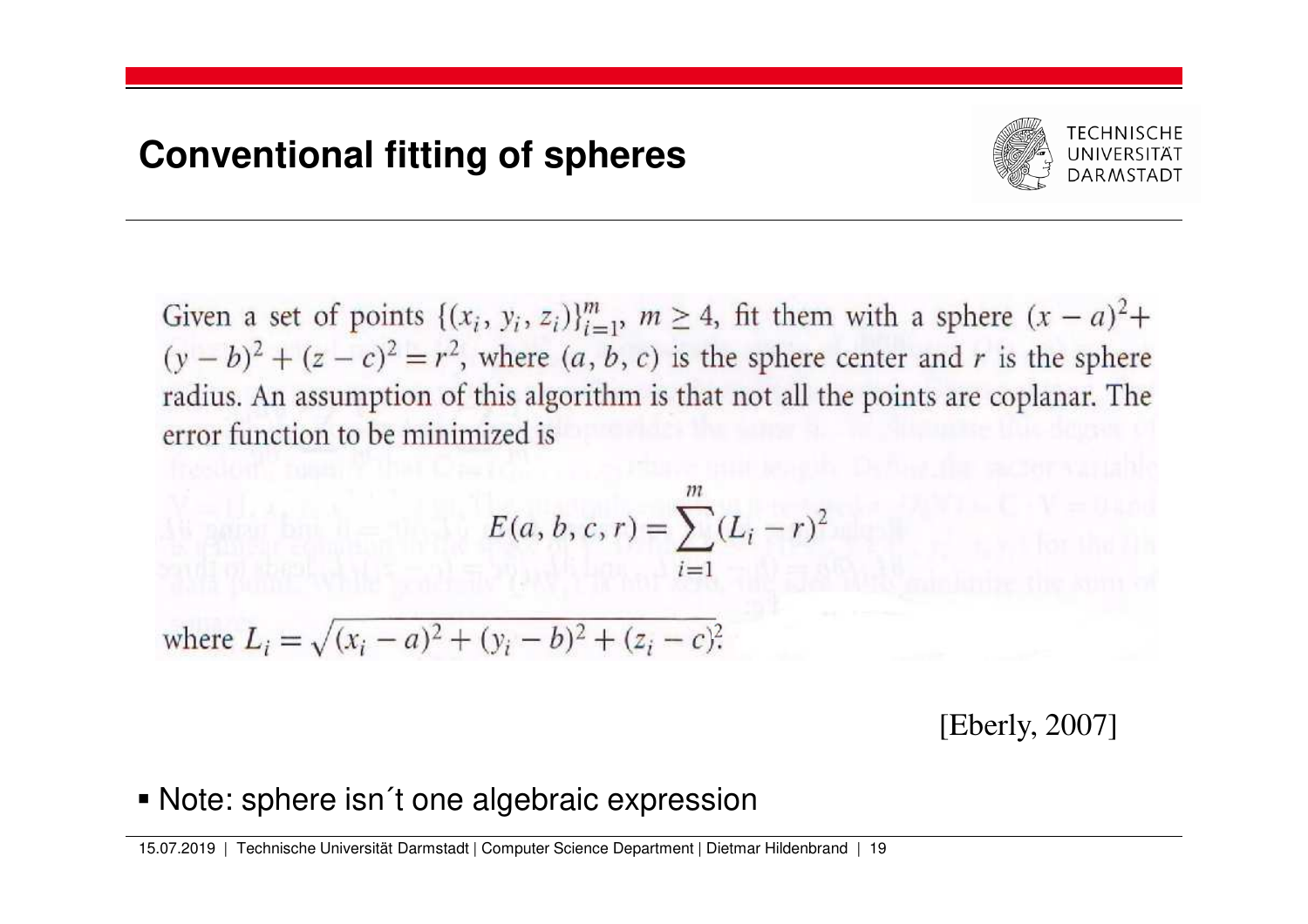

Take the partial derivative with re-

spect to  $r$  to obtain

$$
\frac{\partial E}{\partial r} = -2 \sum_{i=1}^{m} (L_i - r)
$$

Setting equal to zero yields

 $r = \frac{1}{m} \sum_{i=1} L_i$  $i=1$ 

Take the partial derivative with respect to  $a$  to obtain

$$
\frac{\partial E}{\partial a} = 2 \sum_{i=1}^{m} (L_i - r) \frac{\partial L_i}{\partial a} = -2 \sum_{i=1}^{m} \left( (x_i - a) + r \frac{\partial L_i}{\partial a} \right)
$$

take the partial derivative with respect to  $b$  to obtain

$$
\frac{\partial E}{\partial b} = 2 \sum_{i=1}^{m} (L_i - r) \frac{\partial L_i}{\partial b} = -2 \sum_{i=1}^{m} \left( (y_i - b) + r \frac{\partial L_i}{\partial b} \right)
$$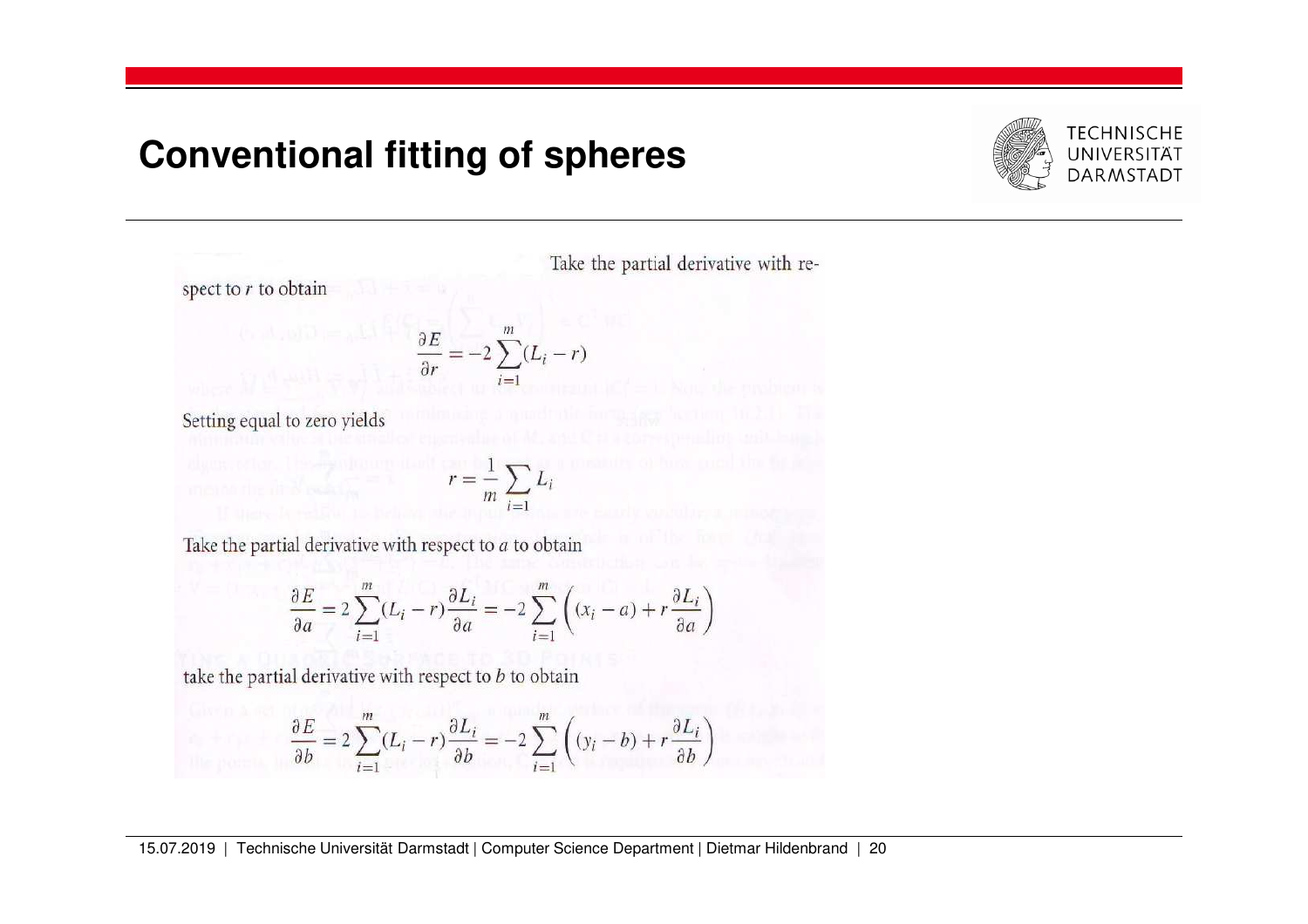

Setting these three derivatives equal to zero yields

$$
a = \frac{1}{m} \sum_{i=1}^{m} x_i + r \frac{1}{m} \sum_{i=1}^{m} \frac{\partial L_i}{\partial a}
$$

$$
b = \frac{1}{m} \sum_{i=1}^{m} y_i + r \frac{1}{m} \sum_{i=1}^{m} \frac{\partial L_i}{\partial b}
$$

and

$$
b = \frac{1}{m} \sum_{i=1}^{m} y_i + r \frac{1}{m} \sum_{i=1}^{m} \frac{\partial L_i}{\partial b}
$$
  
and  

$$
c = \frac{1}{m} \sum_{i=1}^{m} z_i + r \frac{1}{m} \sum_{i=1}^{m} \frac{\partial L_i}{\partial c}
$$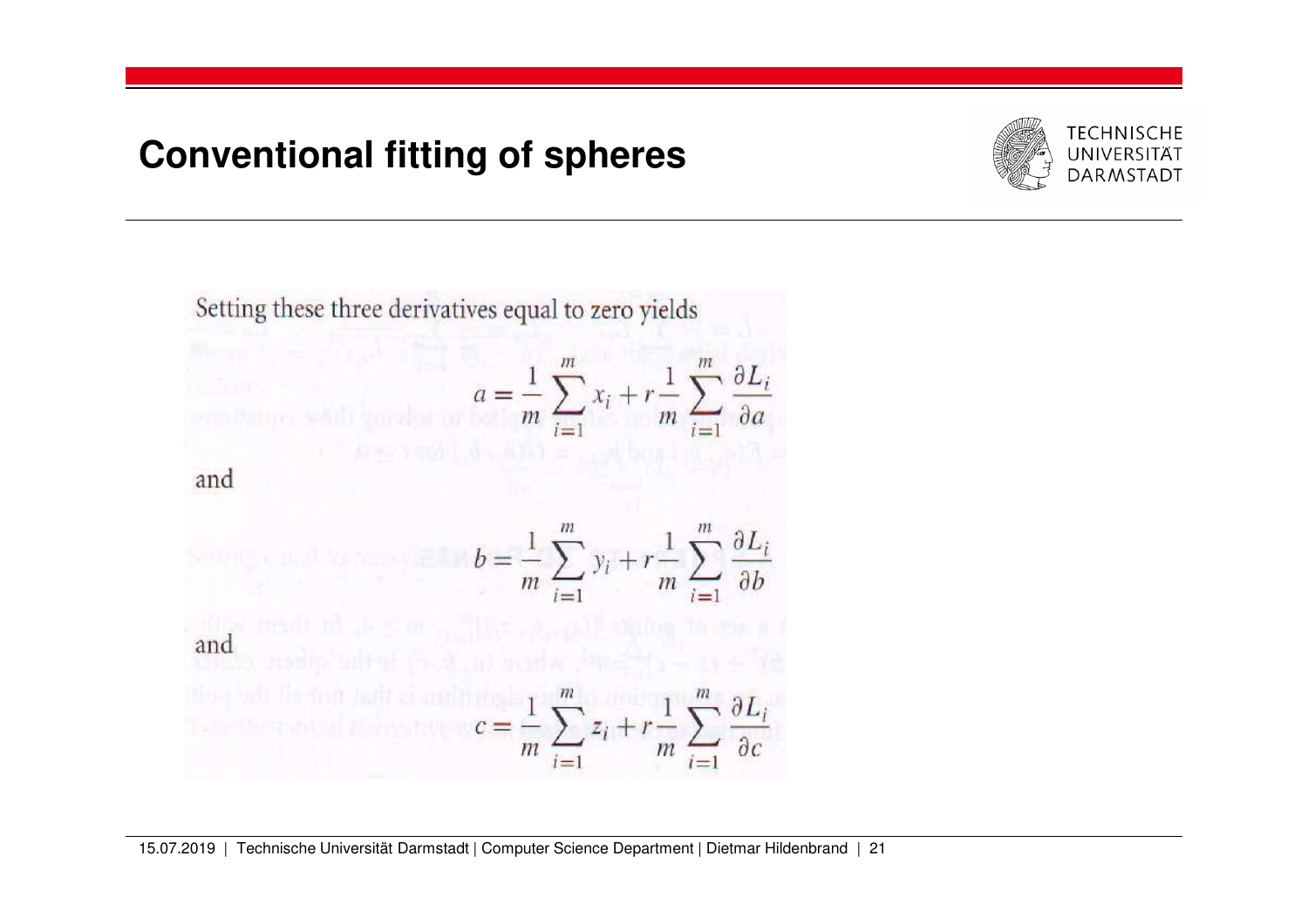

Replacing r by its equivalent from  $\partial E/\partial r = 0$  and using  $\partial L_i/\partial a = (a - \pi)^2$  $\partial L_i/\partial b = (b - y_i)/L_i$ , and  $\partial L_i/\partial c = (c - z_i)/L_i$  leads to three nonlinear equal in  $a, b$ , and  $c$ :

> $a = \bar{x} + \bar{L}\bar{L}_a =: F(a, b, c)$  $b = \bar{y} + \bar{L}\bar{L}_b =: G(a, b, c)$ <br>  $c = \bar{z} + \bar{L}\bar{L}_c =: H(a, b, c)$

where

$$
\bar{x} = \frac{1}{m} \sum_{i=1}^{m} x_i
$$
\n
$$
\bar{y} = \frac{1}{m} \sum_{i=1}^{m} y_i
$$
\n
$$
\bar{z} = \frac{1}{m} \sum_{i=1}^{m} z_i
$$
\n
$$
\bar{L} = \frac{1}{m} \sum_{i=1}^{m} L_i
$$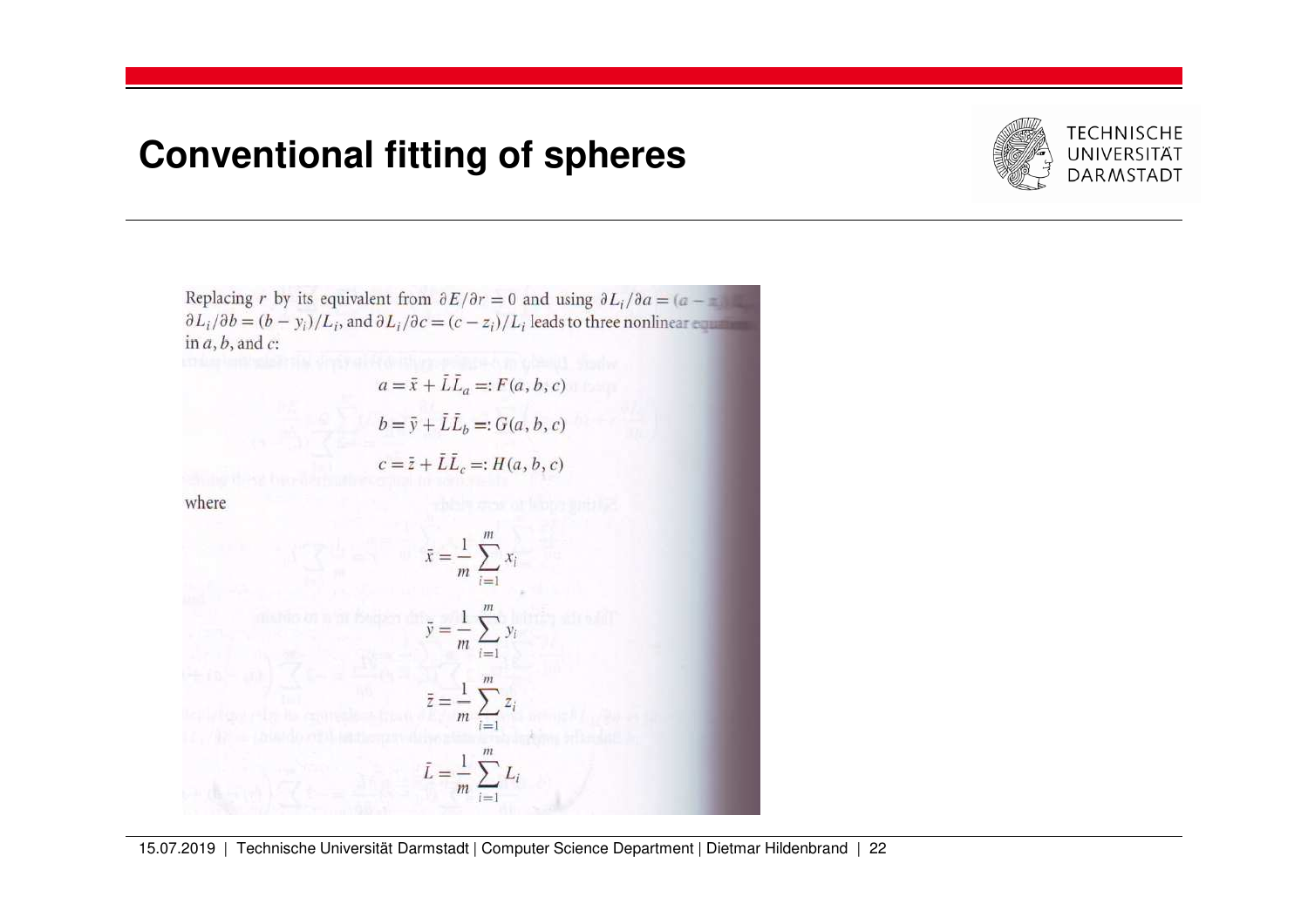

$$
\bar{L}_a = \frac{1}{m} \sum_{i=1}^m \frac{a - x_i}{L_i}
$$
\n
$$
\bar{L}_b = \frac{1}{m} \sum_{i=1}^m \frac{b - y_i}{L_i}
$$
\n
$$
\bar{L}_c = \frac{1}{m} \sum_{i=1}^m \frac{c - z_i}{L_i}
$$

Fixed-point iteration can be applied to solving these equations:  $a_0 = \bar{x}$ ,  $b_0 = \bar{y}$ ,  $c_0 = \bar{z}$ , and  $a_{i+1} = F(a_i, b_i, c_i)$ ,  $b_{i+1} = G(a_i, b_i, c_i)$ , and  $c_{i+1} = H(a_i, b_i, c_i)$  for  $i \ge 0$ .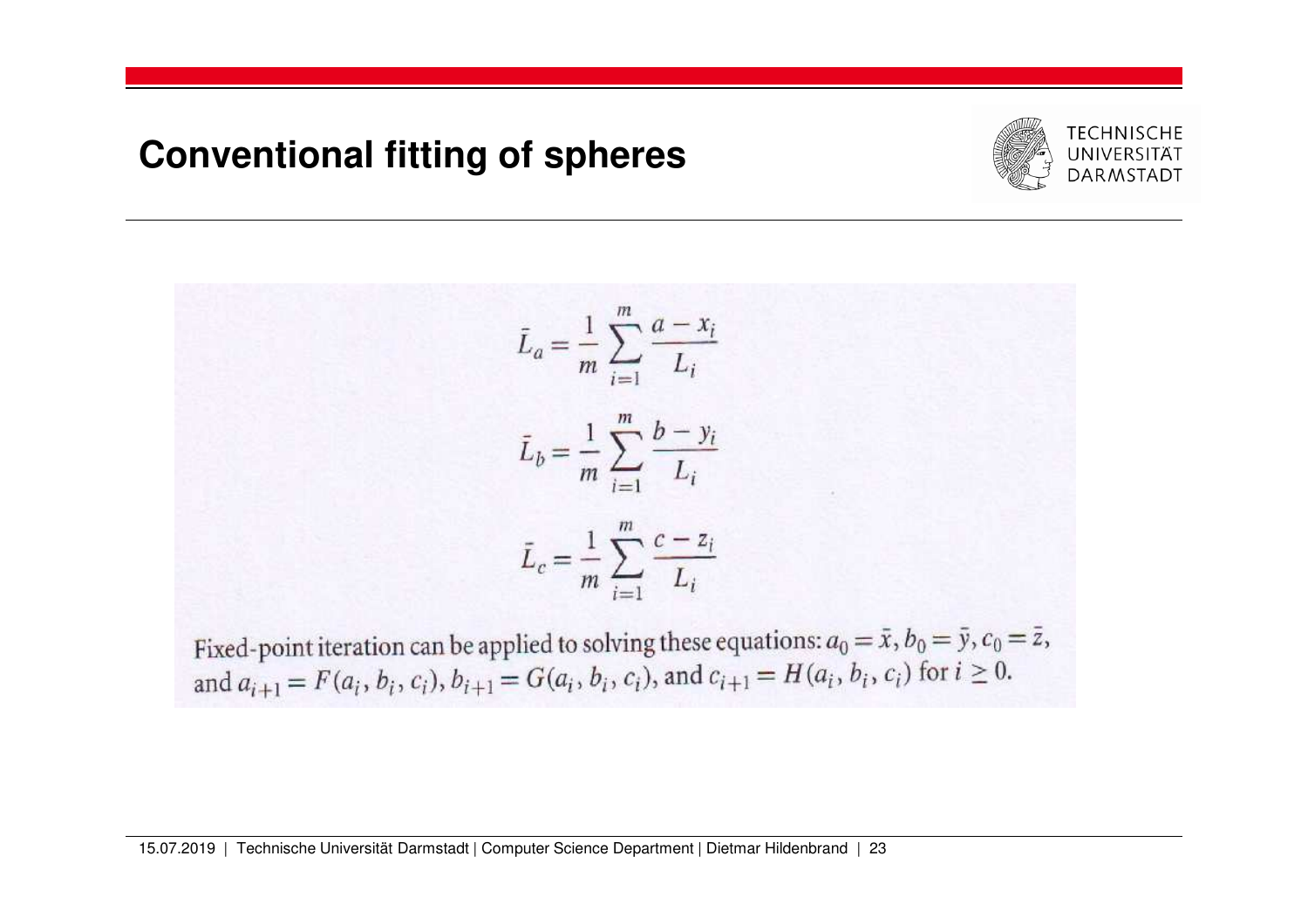# **Benefits of geometric algebra**



 Easy computations with algebraic objects describing spheres, planes and circles …

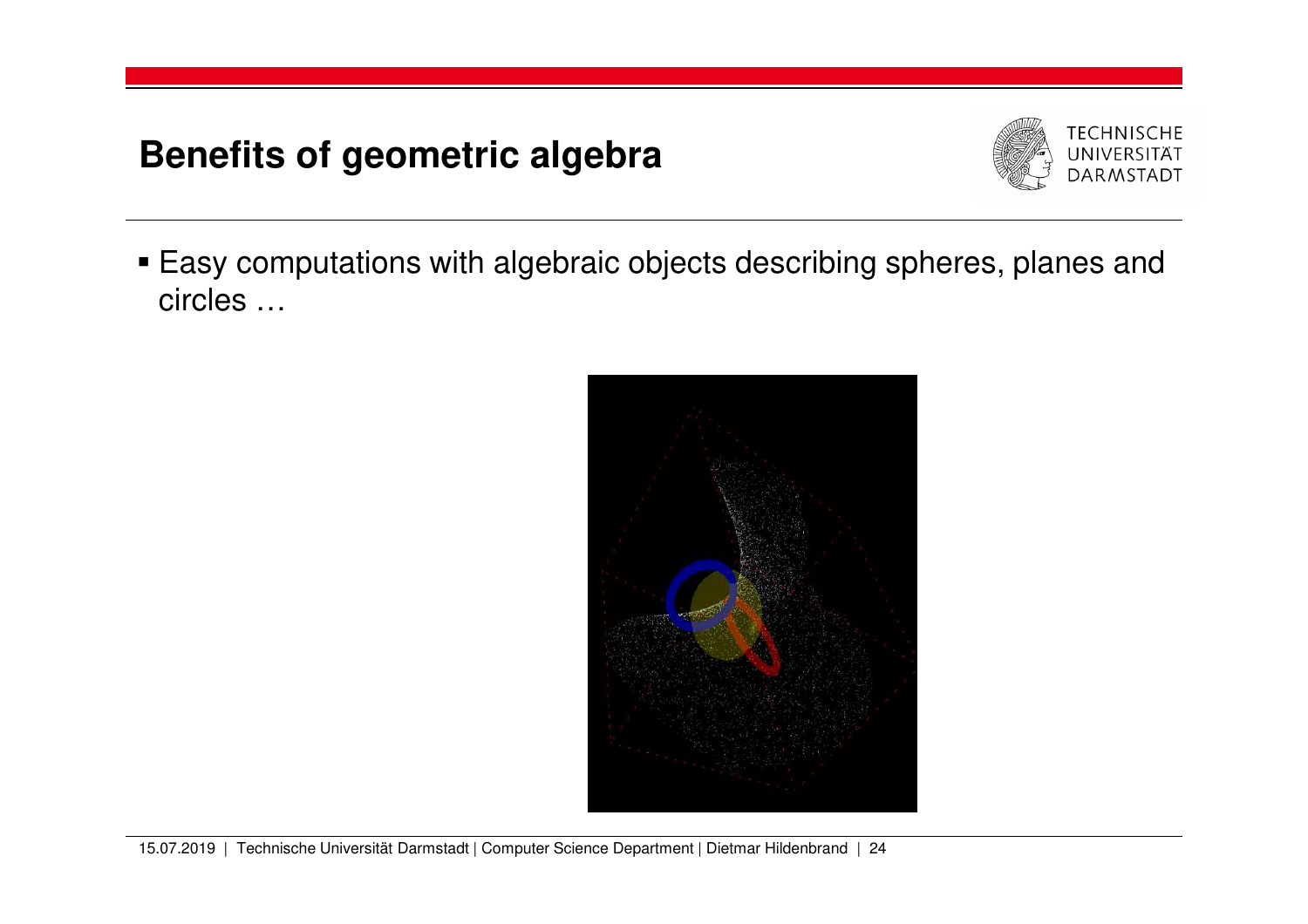- Distance measure for the fitting?
	- point P
	- sphere S

 $P \cdot S > 0$ : **p** is inside of the sphere  $P \cdot S = 0$ : **p** is on the sphere  $P \cdot S < 0$ : **p** is outside of the sphere



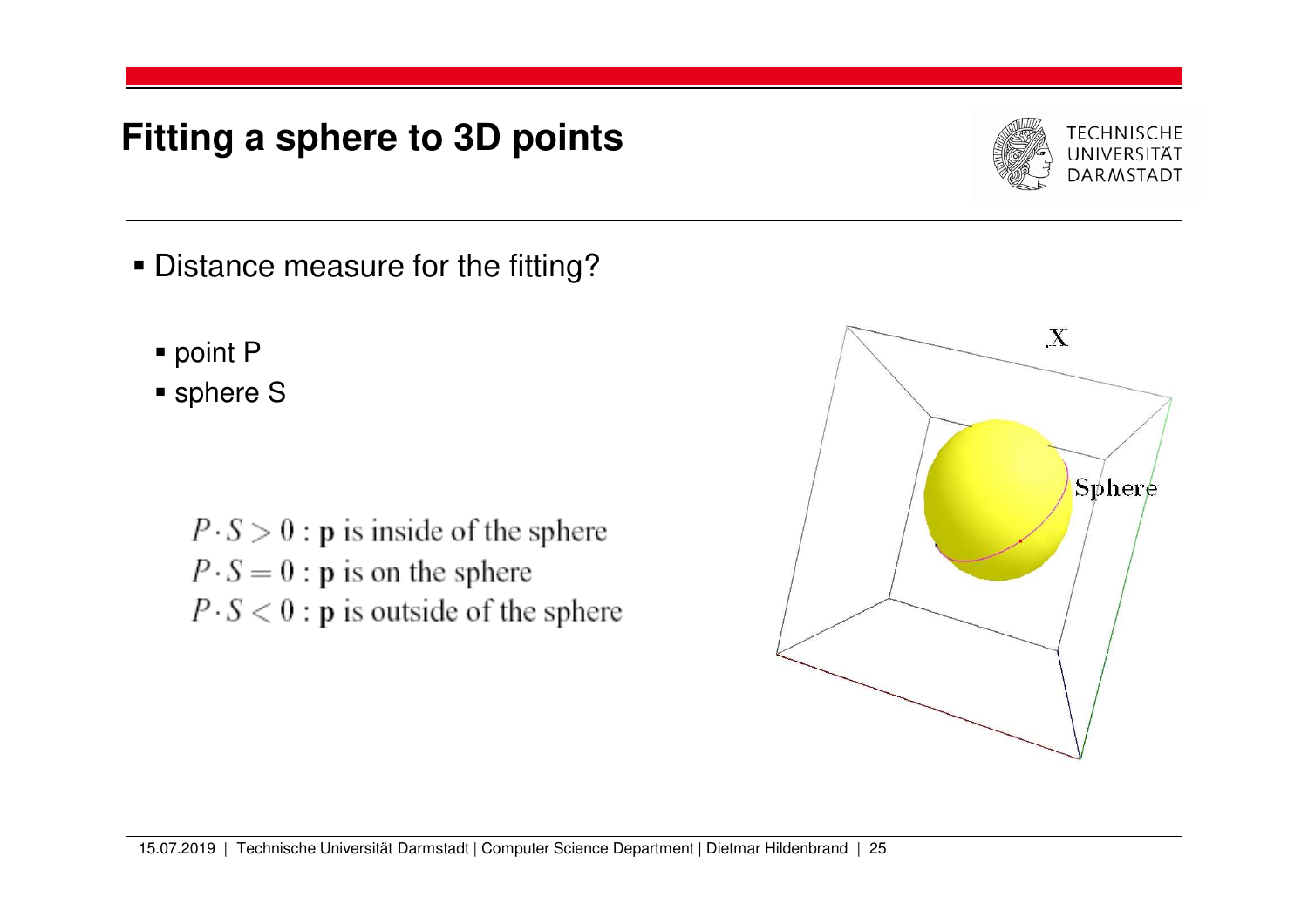#### **Inner product of point and sphere revisited**



For a vector  $S$  representing a sphere we get

$$
s_4 = \frac{1}{2}(s_1^2 + s_2^2 + s_3^2 - r^2), \qquad s_5 = 1
$$

The inner product of point and sphere is according to equation  $3.6$ 

$$
P \cdot S = \mathbf{p} \cdot \mathbf{s} - \frac{1}{2} (\mathbf{s}^2 - r^2) - \frac{1}{2} \mathbf{p}^2
$$
  
=  $\mathbf{p} \cdot \mathbf{s} - \frac{1}{2} \mathbf{s}^2 + \frac{1}{2} r^2 - \frac{1}{2} \mathbf{p}^2$   
=  $\frac{1}{2} r^2 - \frac{1}{2} (\mathbf{s}^2 - 2 \mathbf{p} \cdot \mathbf{s} - \mathbf{p}^2)$   
=  $\frac{1}{2} r^2 - \frac{1}{2} (\mathbf{s} - \mathbf{p})^2$ 

 $2(P \cdot S) = r^2 - (s - p)^2$ 

We get

$$
P \cdot S > 0
$$
: p is inside of the sphere  
 $P \cdot S = 0$ : p is on the sphere  
 $P \cdot S < 0$ : p is outside of the sphere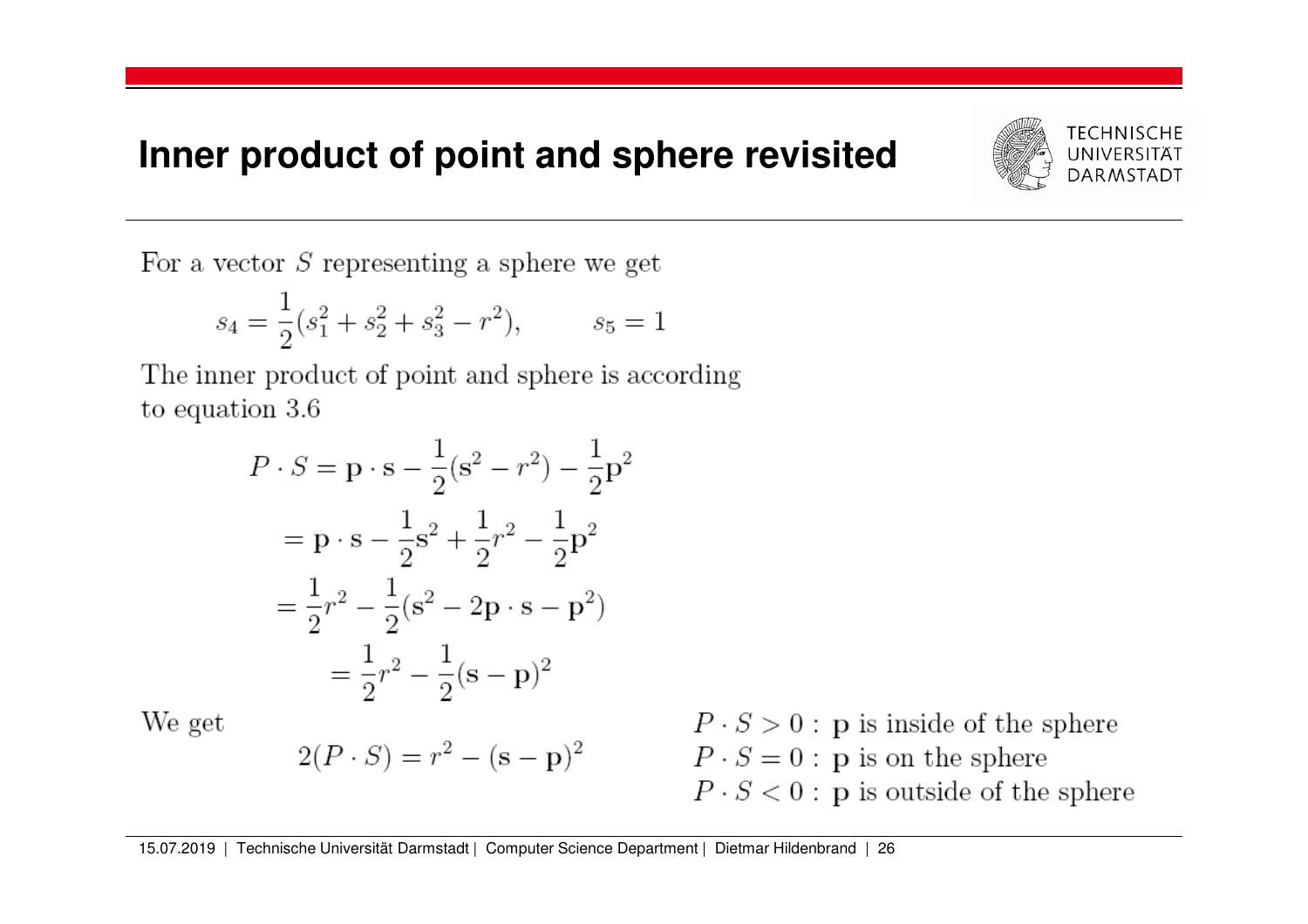# **Distance measure: Inner product of point and sphere**



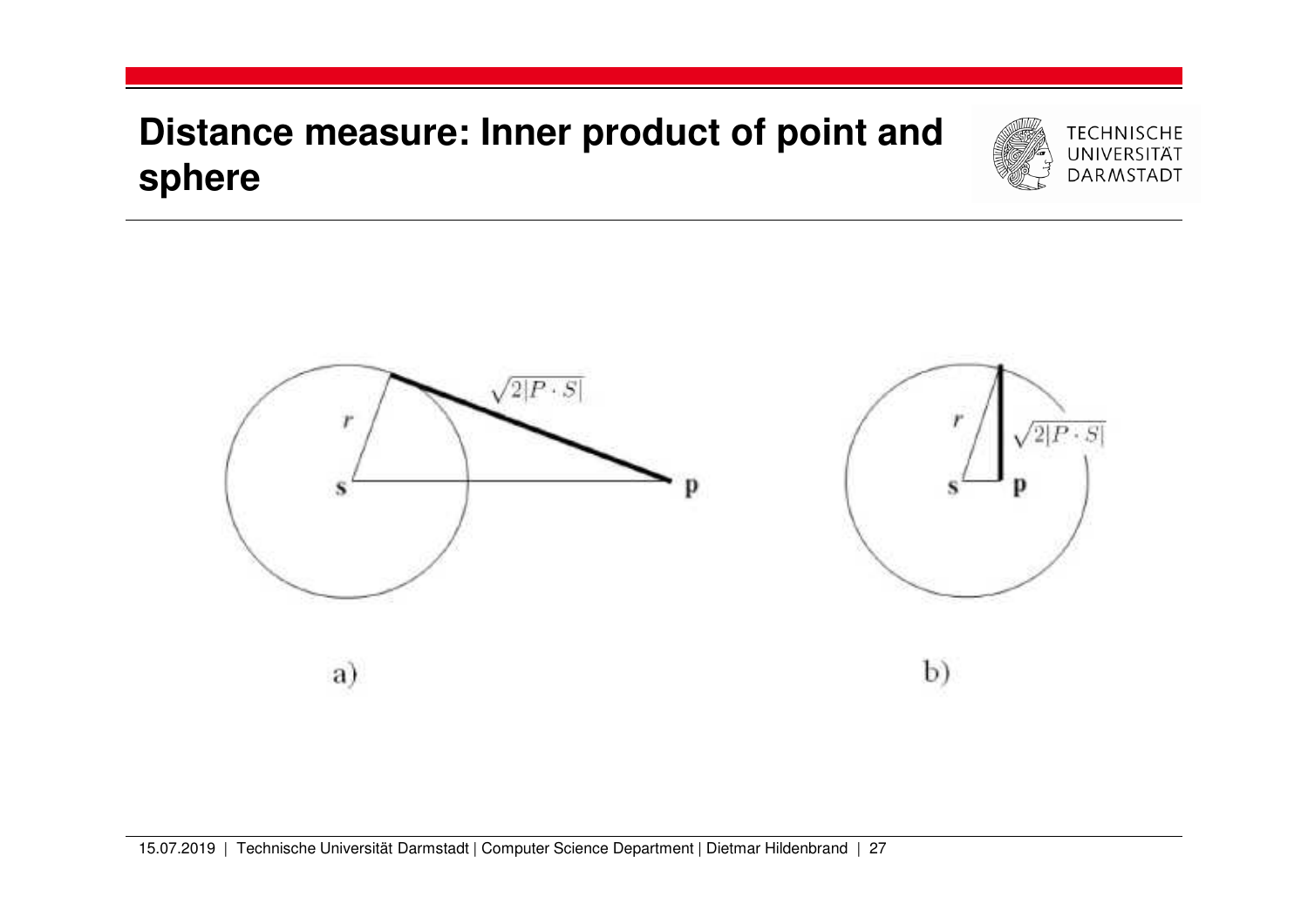

a point set  $\mathbf{p_i} \in \mathbb{R}^3$ ,  $i \in \{1, ..., n\}$  will be approximated with the help of a sphere. The inhomogenous points  $p_i$  are represented as

$$
P_i = \mathbf{p_i} + \frac{1}{2} \mathbf{p_i}^2 e_{\infty} + e_0 \tag{6.16}
$$

and the sphere  $S$  with inhomogenous center point  $s$  and radius  $r$  is represented as

$$
S = \mathbf{s} + s_4 e_\infty + e_0 \tag{6.17}
$$

with



[Dissertation Hildenbrand ]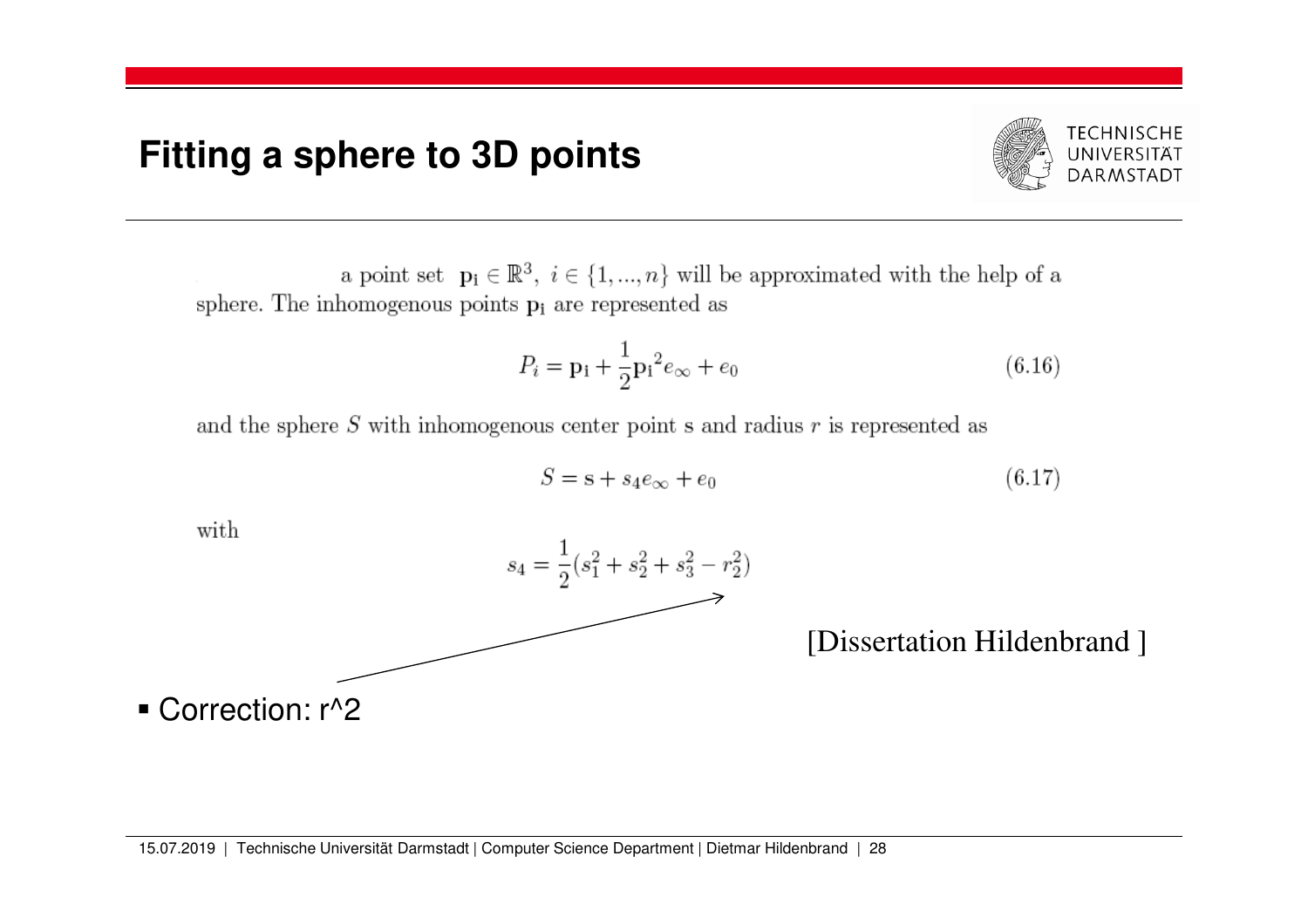

The inner product between a point  $P_i$  and the sphere S is defined by

$$
P_i \cdot S = (\mathbf{p}_i + \frac{1}{2} {\mathbf{p}_i}^2 e_{\infty} + e_0) \cdot (\mathbf{s} + s_4 e_{\infty} + e_0)
$$

this results in

$$
P_i \cdot S = \mathbf{p}_i \cdot \mathbf{s} - \frac{1}{2} \mathbf{p}_i{}^2 - s_4
$$

**or** 

$$
P_i \cdot S = w_{i,1} s_1 + w_{i,2} s_2 + w_{i,3} s_3 + w_{i,4} s_4 + w_{i,5} = \sum_{j=1}^{4} (w_{i,j} s_j) + w_{i,5}
$$

with

$$
w_{i,k} = \begin{cases} p_{i,k} & : & k \in \{1,2,3\} \\ -1 & : & k = 4 \\ -\frac{1}{2} p_1{}^2 & : & k = 5 \end{cases}
$$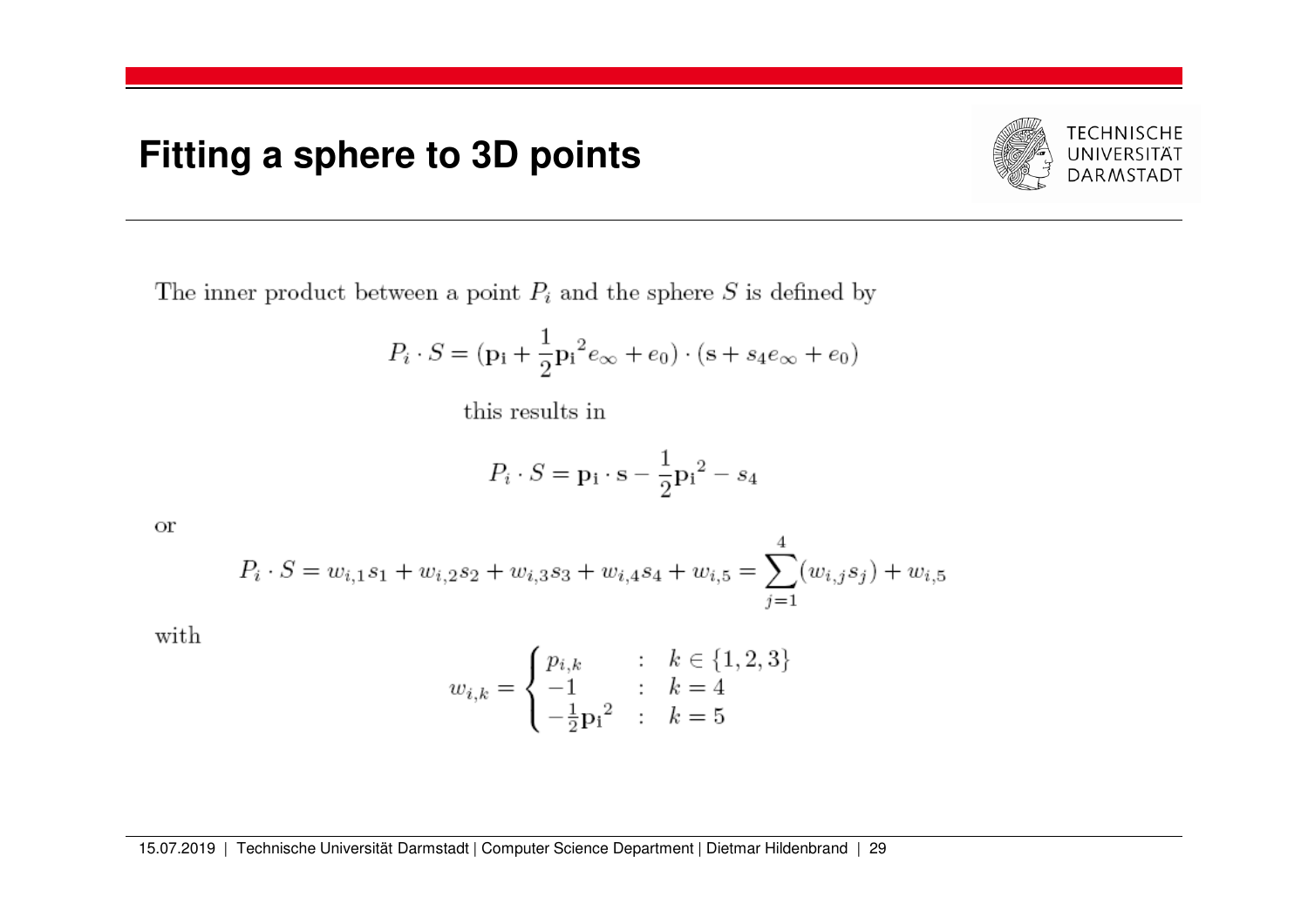$\overline{a}$ 



$$
min \sum_{i=1}^{n} (P_i \cdot S)^2
$$

In order to obtain the minimum we have the following 4 necessary conditions

$$
\forall k \in \{1..4\}: \frac{\partial (\sum_{i=1}^n {(P_i \cdot S)}^2)}{\partial s_k} = \sum_{i=1}^n \frac{\partial {(P_i \cdot S)}^2}{\partial s_k} = 0
$$

With the help of

$$
\frac{\partial (P_i \cdot S)^2}{\partial s_k} = 2(P_i \cdot S) \cdot \frac{\partial (P_i \cdot S)}{\partial s_k}
$$

and

$$
\frac{\partial (P_i \cdot S)}{\partial s_k} = \frac{\partial (\sum_{j=1}^4 (w_{i,j} s_j) + w_{i,5})}{\partial s_k} = w_{i,k}
$$

we obtain

$$
\forall k \in \{1..4\} : \frac{\partial (P_i \cdot S)^2}{\partial s_k} = 2 \sum_{i=1}^n \left( \sum_{j=1}^4 (w_{i,j} s_j w_{i,k}) + w_{i,5} w_{i,k} \right) = 0
$$

Correction: Missing sum sign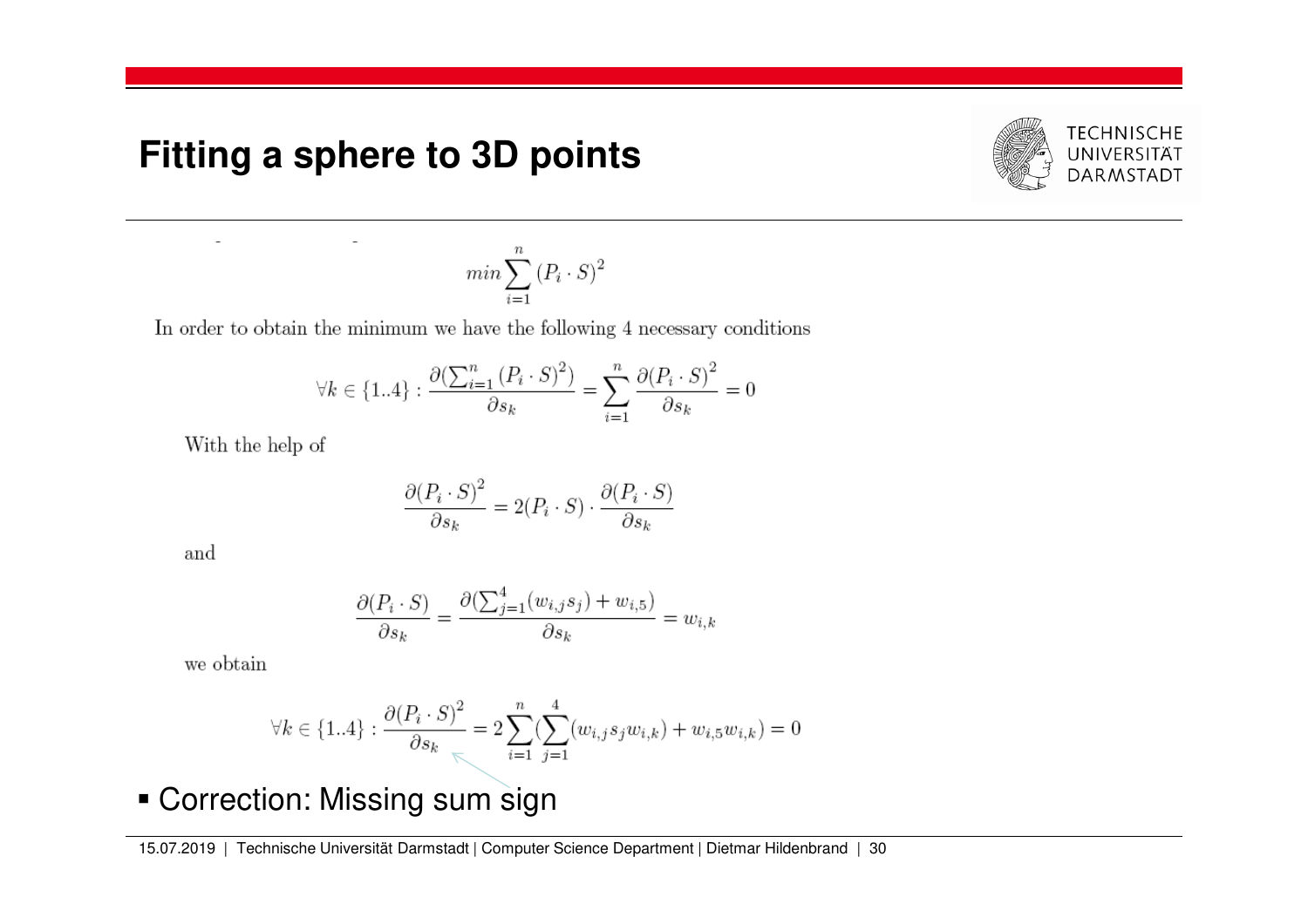

The result of the least squares approach is as follows:

$$
\begin{pmatrix}\n\sum_{i=1}^{n} p_{i,1}p_{i,1} & \sum_{i=1}^{n} p_{i,2}p_{i,1} & \sum_{i=1}^{n} p_{i,3}p_{i,1} - \sum_{i=1}^{n} p_{i,1} \\
\sum_{i=1}^{n} p_{i,1}p_{i,2} & \sum_{i=1}^{n} p_{i,2}p_{i,2} & \sum_{i=1}^{n} p_{i,3}p_{i,2} - \sum_{i=1}^{n} p_{i,2} \\
\sum_{i=1}^{n} p_{i,1}p_{i,3} & \sum_{i=1}^{n} p_{i,2}p_{i,3} & \sum_{i=1}^{n} p_{i,3}p_{i,3} - \sum_{i=1}^{n} p_{i,3} \\
-\sum_{i=1}^{n} p_{i,1} & - \sum_{i=1}^{n} p_{i,2} - \sum_{i=1}^{n} p_{i,3} & \sum_{i=1}^{n} p_{i,3} \sum_{i=1}^{n} 1\n\end{pmatrix} \cdot s = \begin{pmatrix}\n\frac{1}{2} \sum_{i=1}^{n} \mathbf{p}_{i}^{2} p_{i,1} \\
\frac{1}{2} \sum_{i=1}^{n} \mathbf{p}_{i}^{2} p_{i,2} \\
\frac{1}{2} \sum_{i=1}^{n} \mathbf{p}_{i}^{2} p_{i,2} \\
\frac{1}{2} \sum_{i=1}^{n} \mathbf{p}_{i}^{2} p_{i,3} \\
-\frac{1}{2} \sum_{i=1}^{n} \mathbf{p}_{i}^{2}\n\end{pmatrix} (6.22)
$$

with  $p_{i,1}, p_{i,2}, p_{i,3}$  as inhomogenous coordinates of the points  $\mathbf{p}_i$ . The result  $s = (s_1, s_2, s_3, s_4)$  represents the center point of the sphere  $(s_1, s_2, s_3)$  and its radius in terms of  $r^2 =$  $s_1^2 + s_2^2 + s_3^2 - 2s_4$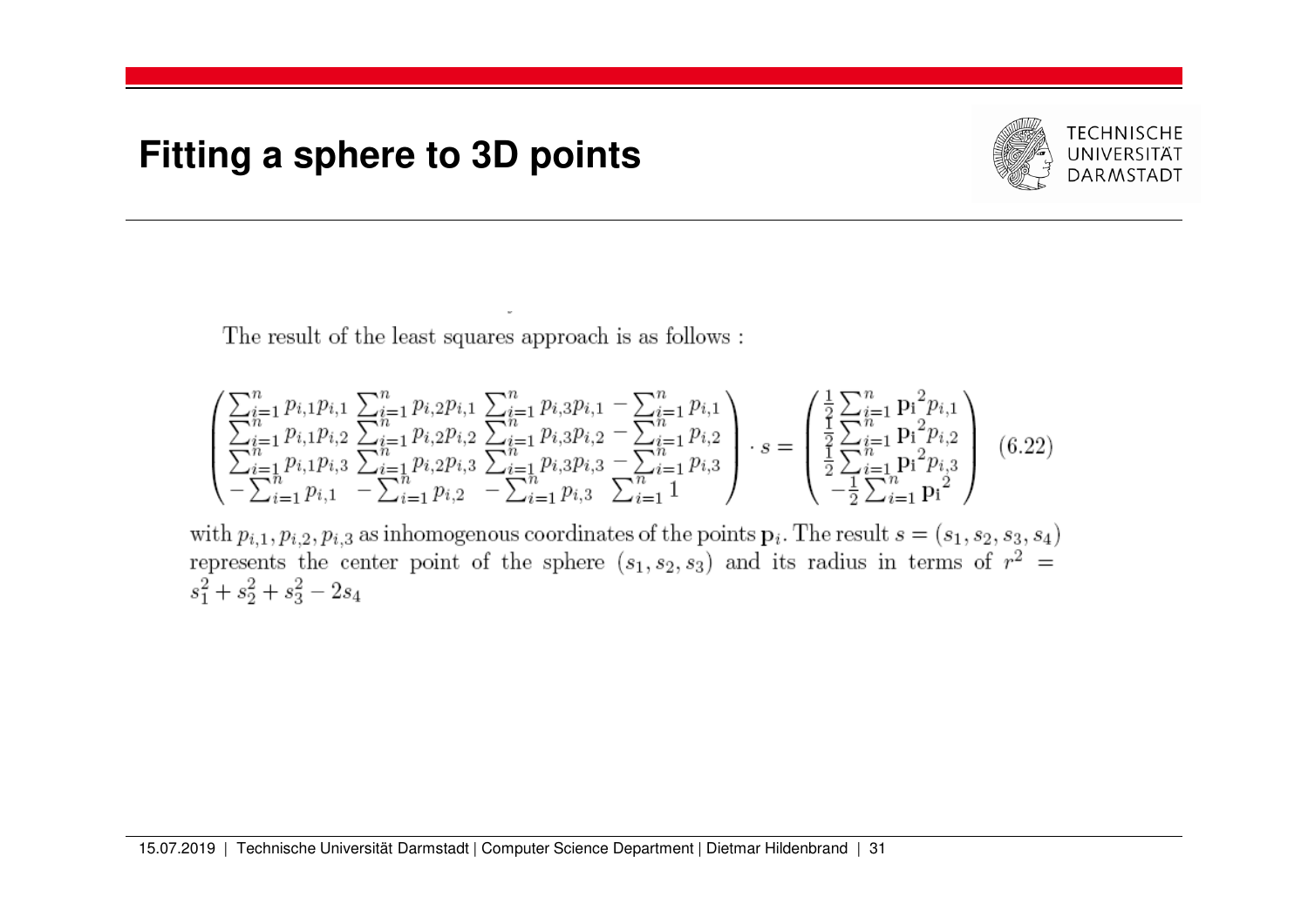**Fitting of sphere or plane into a point cloud**



# **In CGA : 5D vector with shortest distance measure to the points ?**

- **Planes and spheres are** vectors
- $\blacksquare$  Inner product as a distance measure
- **Least squares approach**

$$
min \sum_{i=1}^{n} (X_i \cdot S)^2
$$

■ Result: eigen vectors of 5x5 matrix



<sup>15.07.2019</sup> | Technische Universität Darmstadt | Computer Science Department | Dietmar Hildenbrand | 32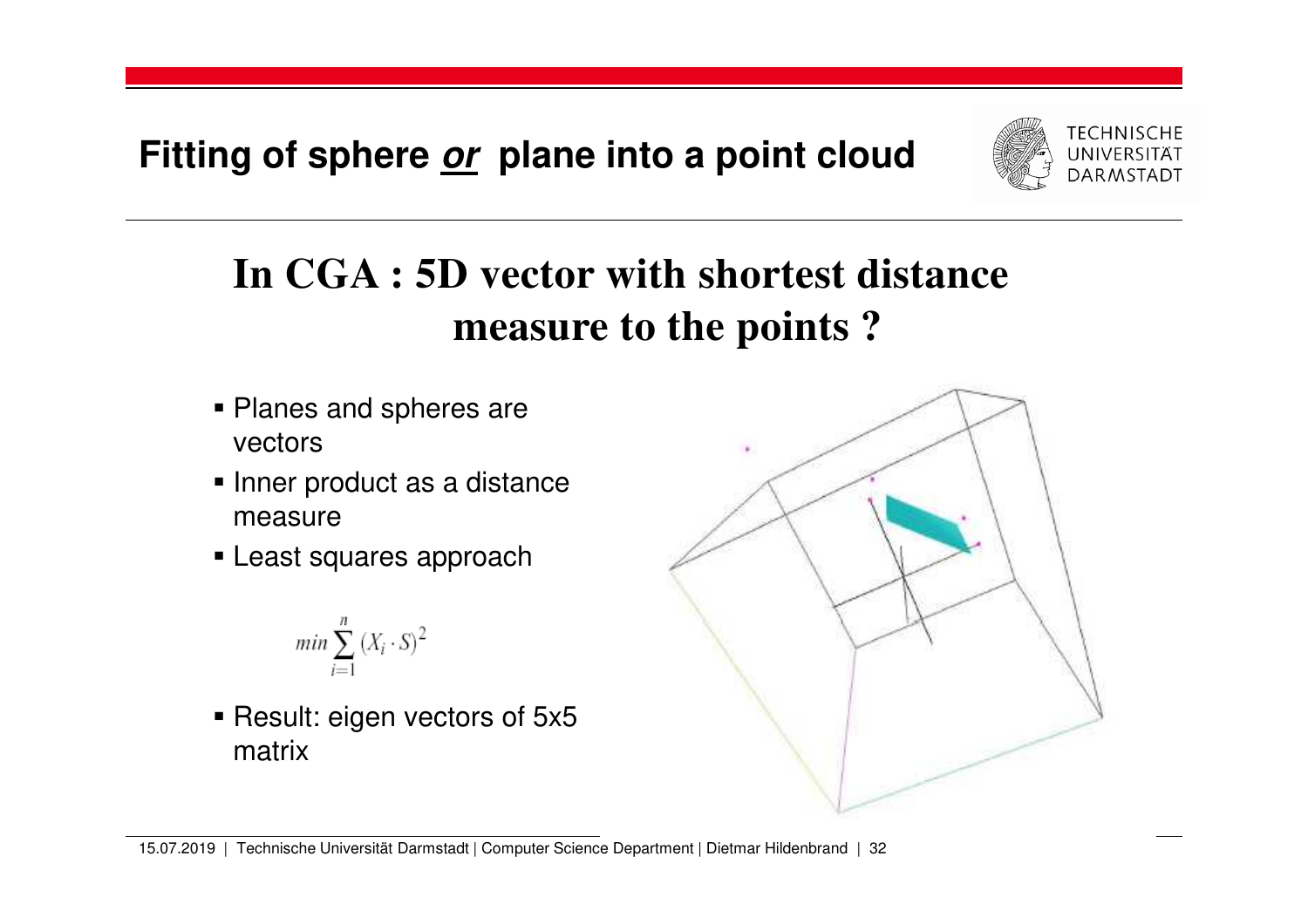## **Plane as a specific sphere**



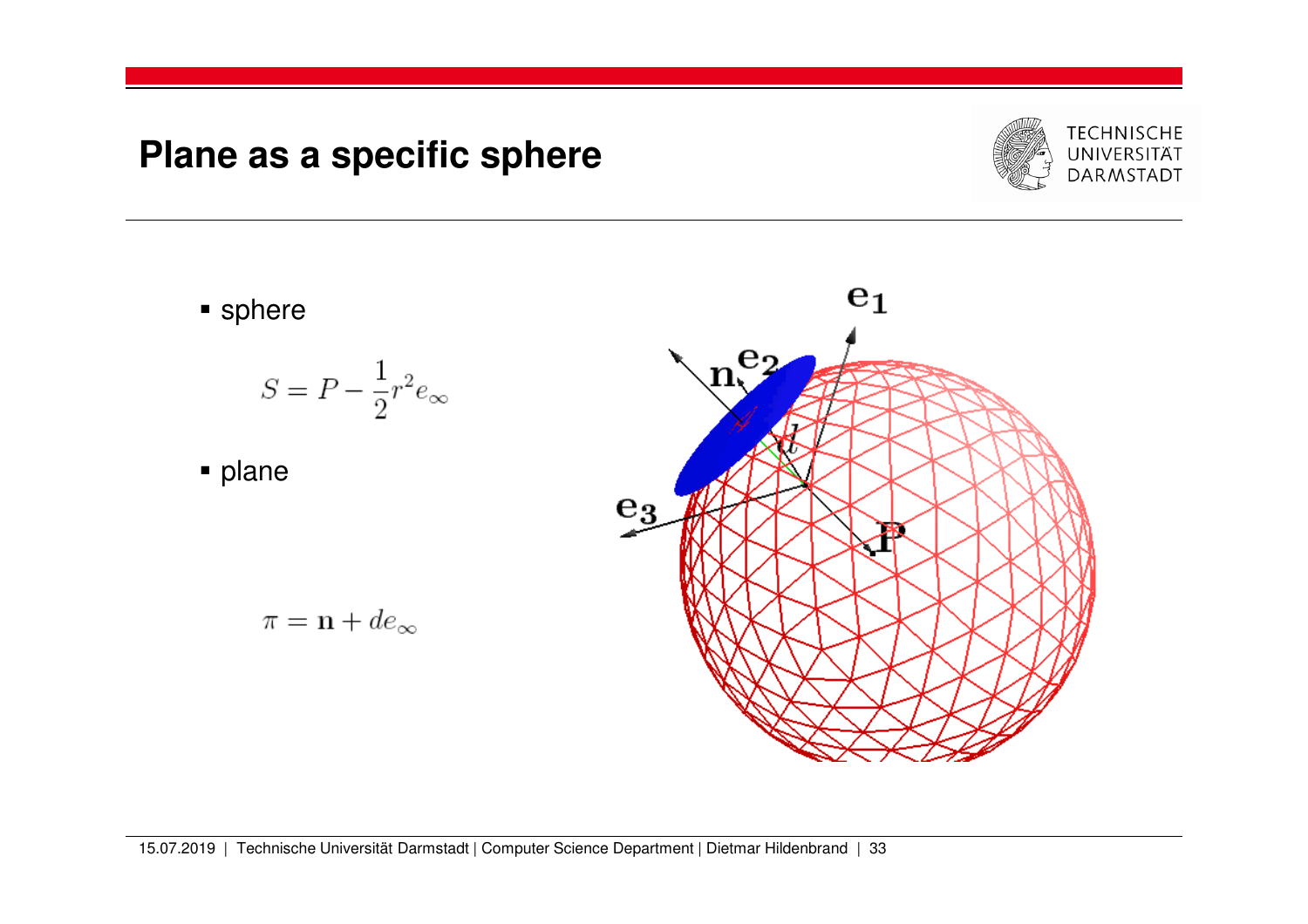# **Plane as a limit of spheres**



- What happens with infinitely increasing radius?
- at first: What is the role of infinity?

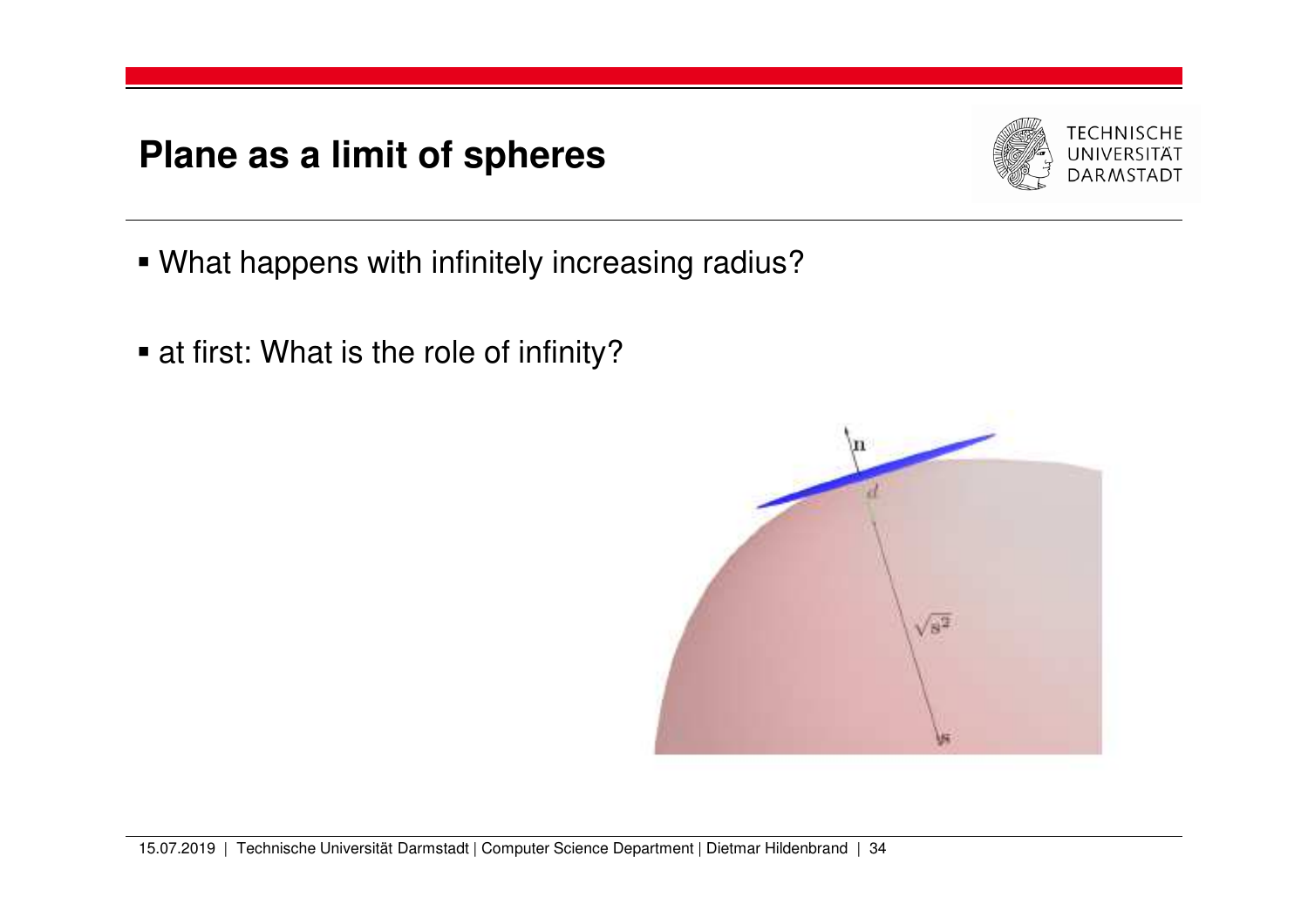#### **Origin sphere with infinite radius?**



this origin sphere  $(p = e_0)$  is represented as

$$
S = -\frac{1}{2}r^2 e_{\infty} + e_0 \tag{4.1}
$$

Another homogenous representation of this origin sphere is for instance its product with the scalar  $-\frac{2}{r^2}$ 

$$
S' = -\frac{2}{r^2}S = e_{\infty} - \frac{2}{r^2}e_0
$$
\n(4.2)

Based on this formula and on the fact that  $S$  and  $S'$  are representing the same sphere we can easily see that an origin sphere with infinite radius is represented by  $e_{\infty}$ 

$$
\lim_{r\to\infty}S'=e_\infty
$$

It can be shown that this is true not only for an origin sphere but also for a sphere with an arbitrary center point.

# ■ Exercise?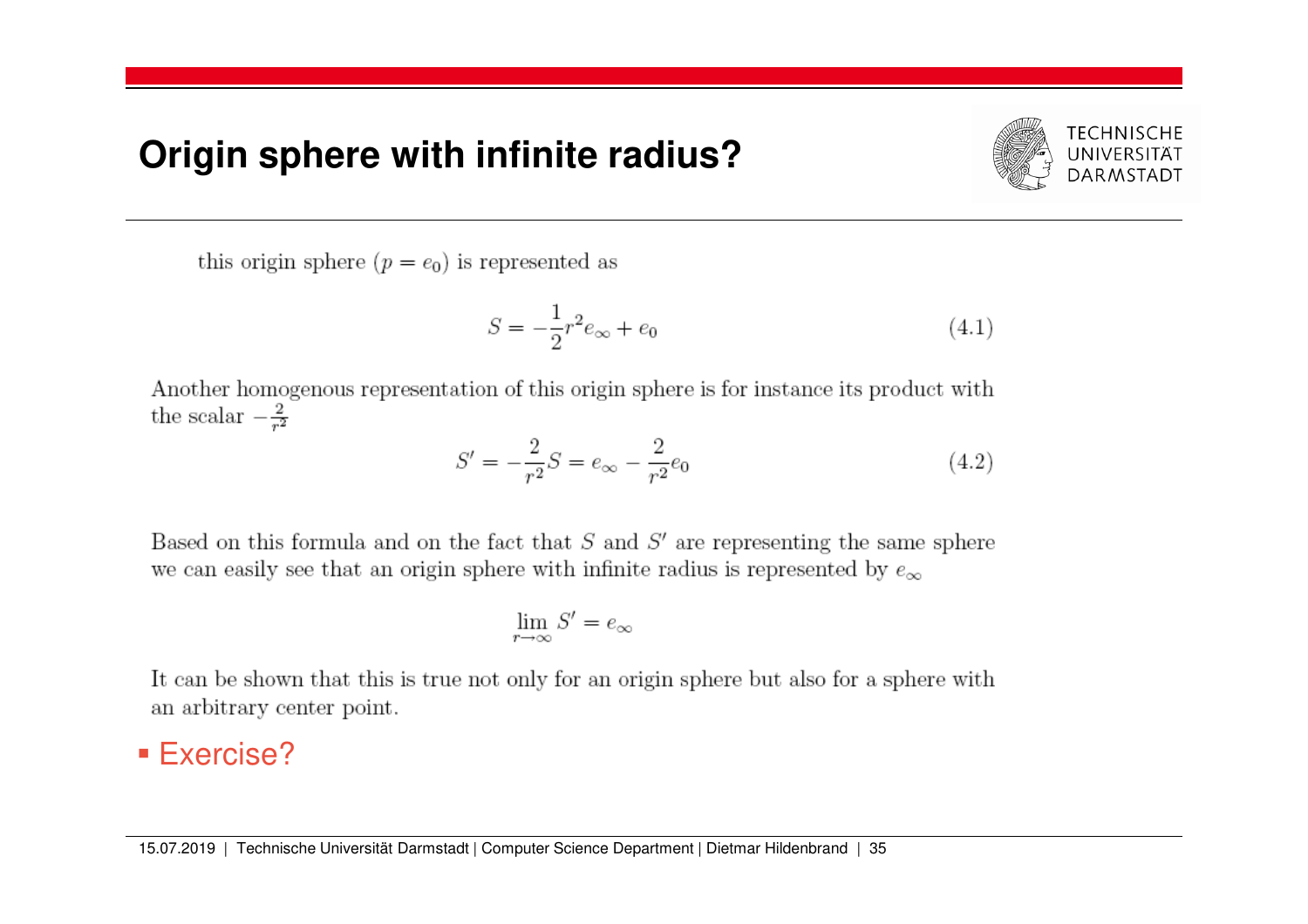## **Point at infinity?**



Let us now assume an arbitrary Euclidean point  $x$  (not equal to the origin) represented by the conformal vector  ${\cal P}$ 

$$
P = \mathbf{x} + \frac{1}{2}\mathbf{x}^2 e_\infty + e_0
$$

with the Euclidean normal vector  $\bf{n}$  in the direction of  $\bf{x}$ 

$$
x = t\mathbf{n}, t > 0, \mathbf{n}^2 = 1
$$

Another homogenous representation of this point is for instance its product with the

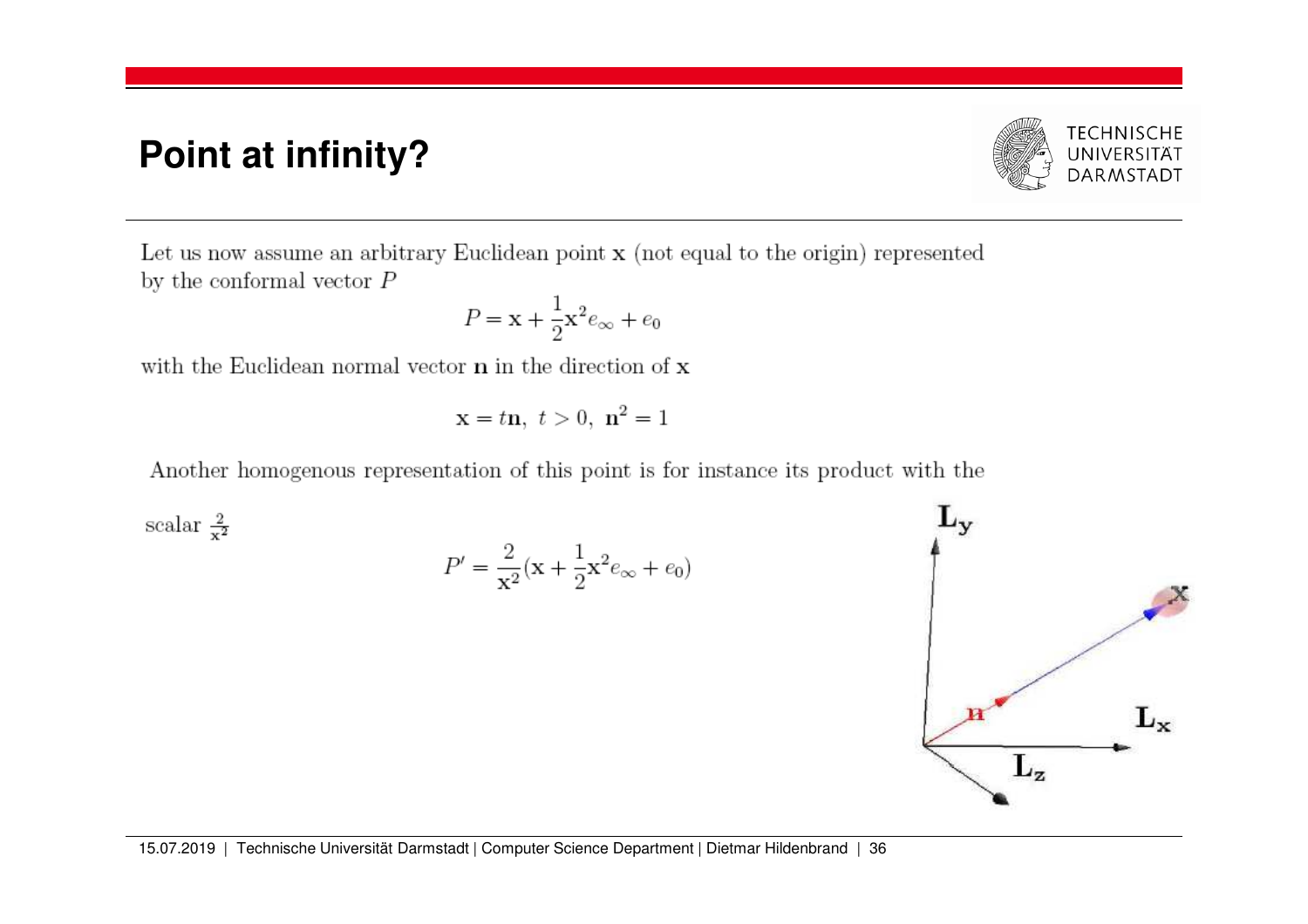#### **Point at infinity?**



$$
P' = \frac{2}{\mathbf{x}^2} \mathbf{x} + e_\infty + \frac{2}{\mathbf{x}^2} e_0
$$

We use that form in order to compute the limit  $\lim_{t\to\infty} P'$  for increasing **x**. Since **x** = t**n** we get

$$
P' = \frac{2}{t^2 n^2} t n + e_{\infty} + \frac{2}{t^2 n^2} e_0
$$

and since  $\mathbf{n}^2=1$ 

 $P' = \frac{2}{t}\mathbf{n} + e_{\infty} + \frac{2}{t^2}e_0$ 

Based on this formula and on the fact that  $P$  and  $P'$  are representing the same Euclidean point we can easily see that the point at infinity for each direction vector **n** is represented by  $e_{\infty}$ 

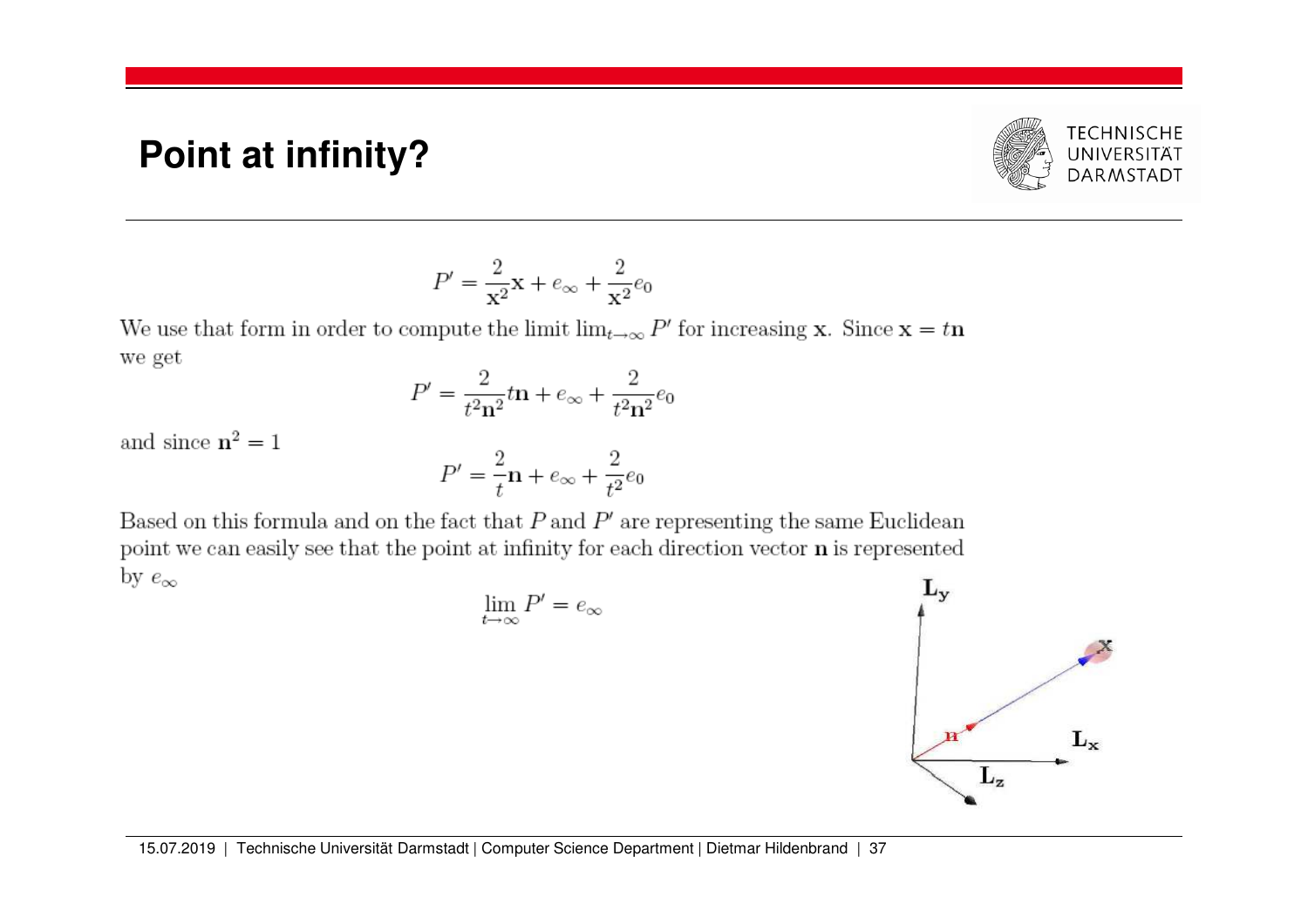#### **Plane at infinity?**



Let us consider a plane with an arbitrary distance  $d \neq 0$  to the origin. According to equation 2.26 this plane is represented as

$$
\pi = \mathbf{n} + de_{\infty} \tag{4.3}
$$

with the 3D normal vector  $\bf{n}$ . Another homogenous representation of this plane is for instance its product with the scalar  $\frac{1}{d}$ 

$$
\pi' = \frac{1}{d}\mathbf{n} + e_{\infty} \tag{4.4}
$$

Based on this formula and on the fact that  $\pi$  and  $\pi'$  are representing the same plane we can easily see that a plane with infinite distance to the origin is represented by  $e_\infty$ 

$$
\lim_{d\to\infty}\pi'=e_\infty
$$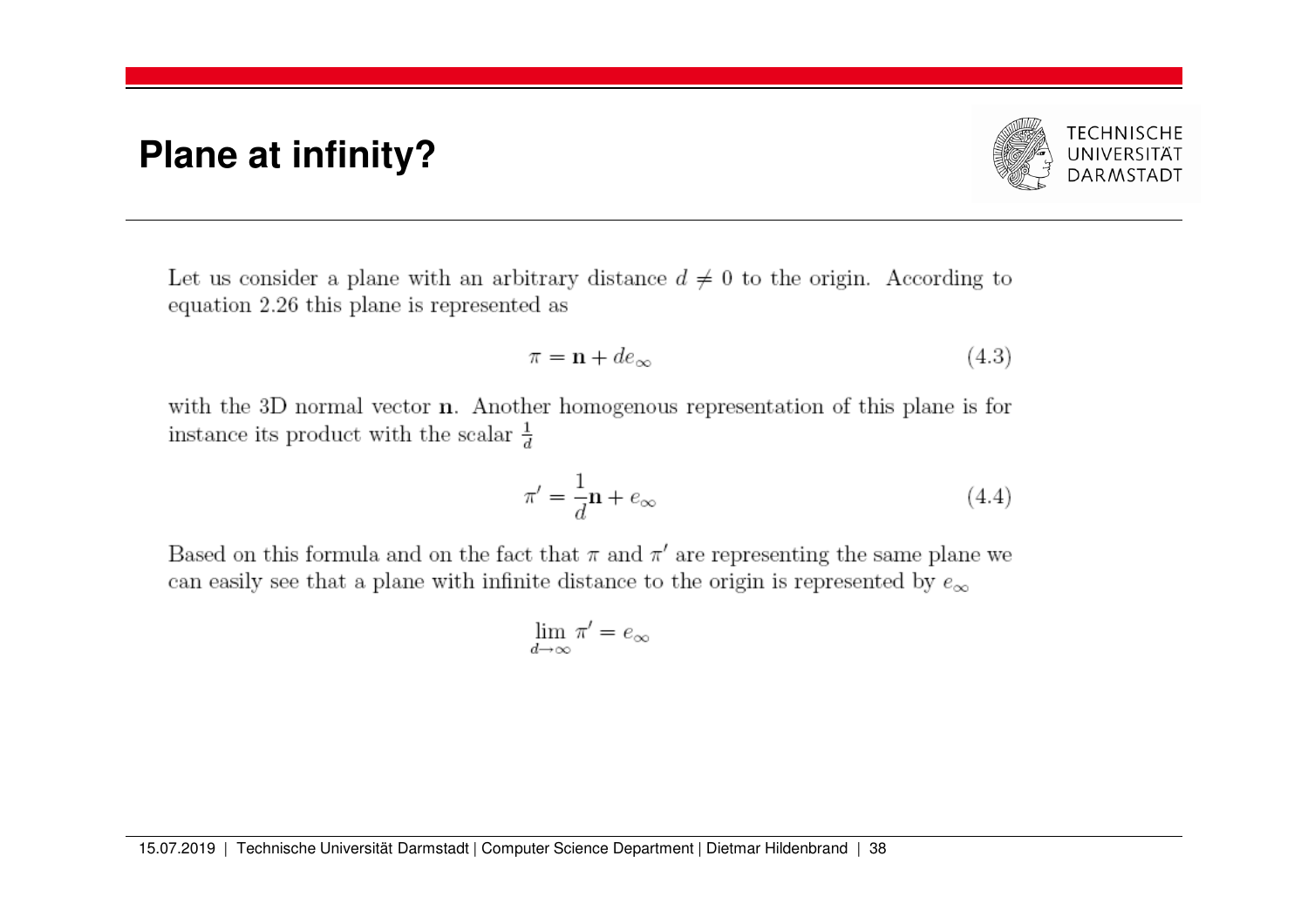#### **Plane as a limit of spheres**



a sphere  $S$ 

$$
S = \mathbf{s} + \frac{1}{2}(\mathbf{s}^2 - r^2)e_{\infty} + e_0
$$
\n(4.5)

with Euclidean center point s and radius  $r$  degenerates to a plane as the result of a limit process.

Depending on whether the origin lies inside or outside of the sphere the minimum distance from the origin to the sphere is

$$
d=r\pm\sqrt{{\bf s}^2}
$$

If the origin lies inside of the sphere

$$
r = \sqrt{s^2 + d}
$$

**or** 

$$
r^2 = s^2 + 2d\sqrt{s^2} + d^2
$$

and the sphere can be written as

$$
S = \mathbf{s} + \frac{1}{2}(\mathbf{s}^2 - \mathbf{s}^2 - 2d\sqrt{\mathbf{s}^2} - d^2)e_\infty + e_0
$$

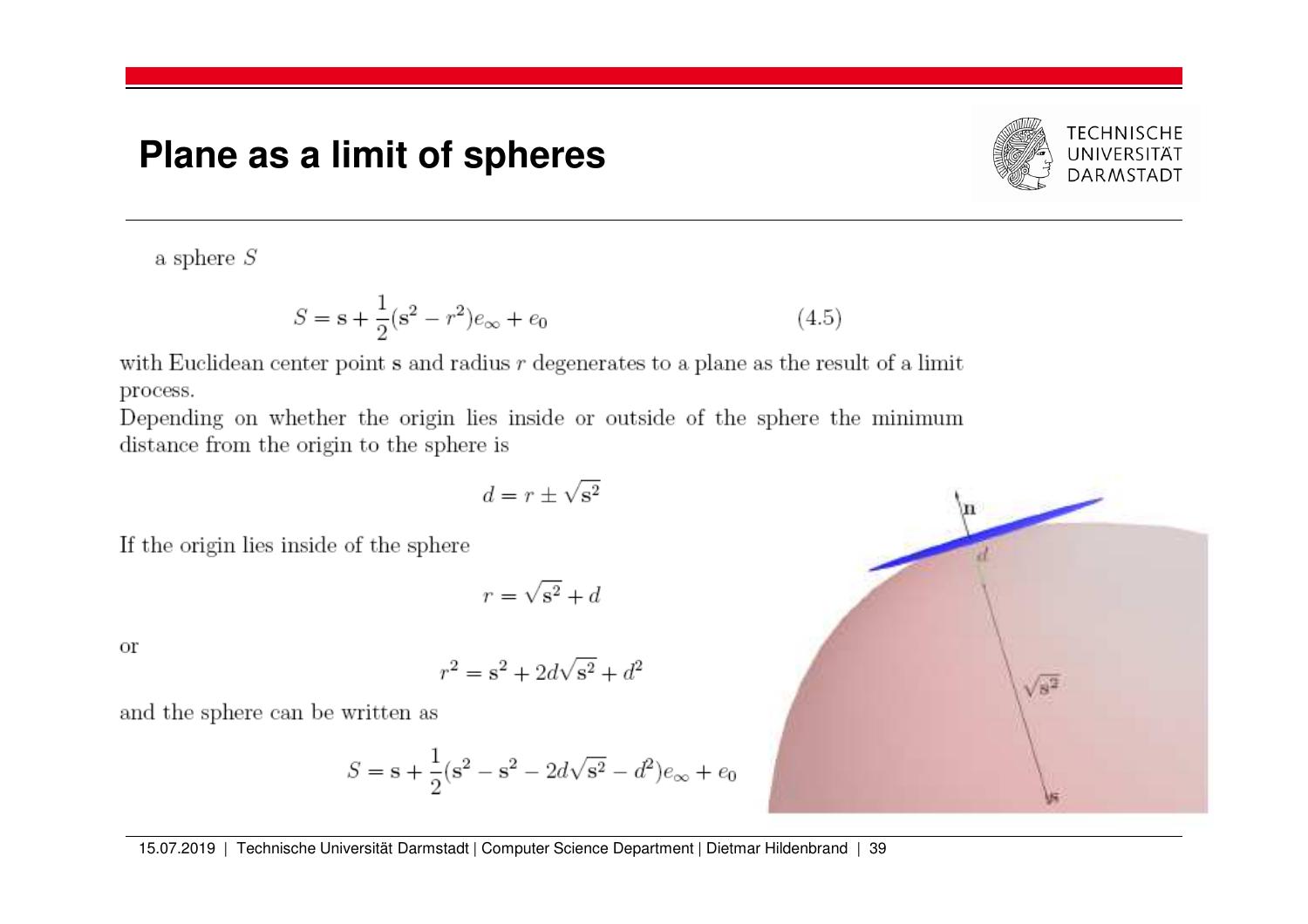# **Plane as a limit of spheres**



**or** 

$$
S=\mathbf{s}+\frac{1}{2}(-2d\sqrt{\mathbf{s}^2}-d^2)e_\infty+e_0
$$

With  $\mathbf{s} = -t\mathbf{n}$  and  $\mathbf{s}^2 = t^2\mathbf{n}^2$  we get

$$
S = -t\mathbf{n} - \frac{1}{2}(2td\sqrt{\mathbf{n}^2} + d^2)e_{\infty} + e_0
$$

or

$$
-\frac{S}{t}=\mathbf{n}+\frac{1}{2}(2d\sqrt{\mathbf{n}^2}+\frac{d^2}{t})e_\infty-\frac{e_0}{t}
$$

$$
\lim_{t \to \infty} -\frac{S}{t} = \mathbf{n} + \lim_{t \to \infty} \frac{1}{2} (2d + \frac{d^2}{t}) e_{\infty} - \lim_{t \to \infty} \frac{e_0}{t}
$$

$$
\lim_{t \to \infty} -\frac{S}{t} = \mathbf{n} + de_{\infty}
$$

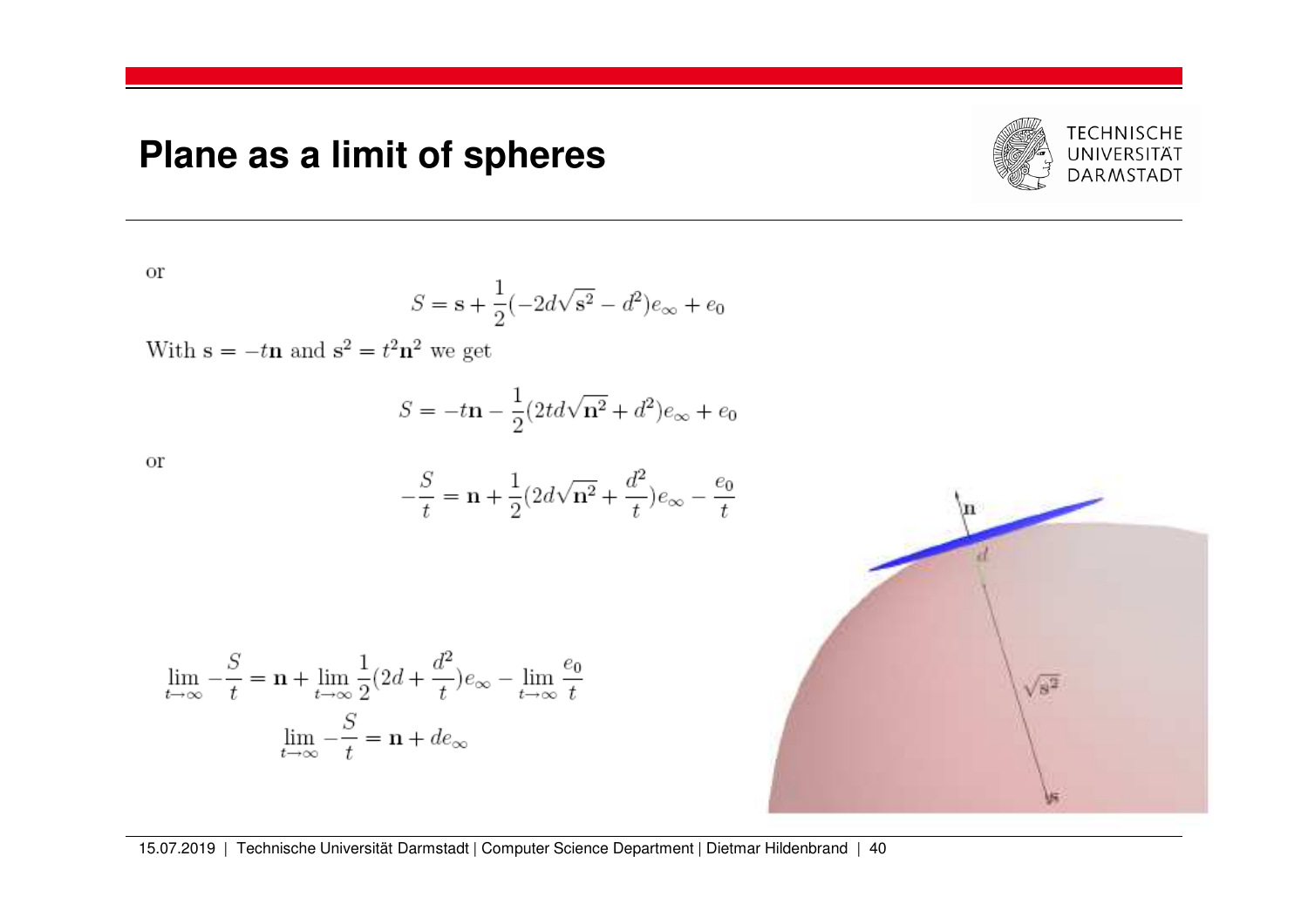# **Vectors in GA**



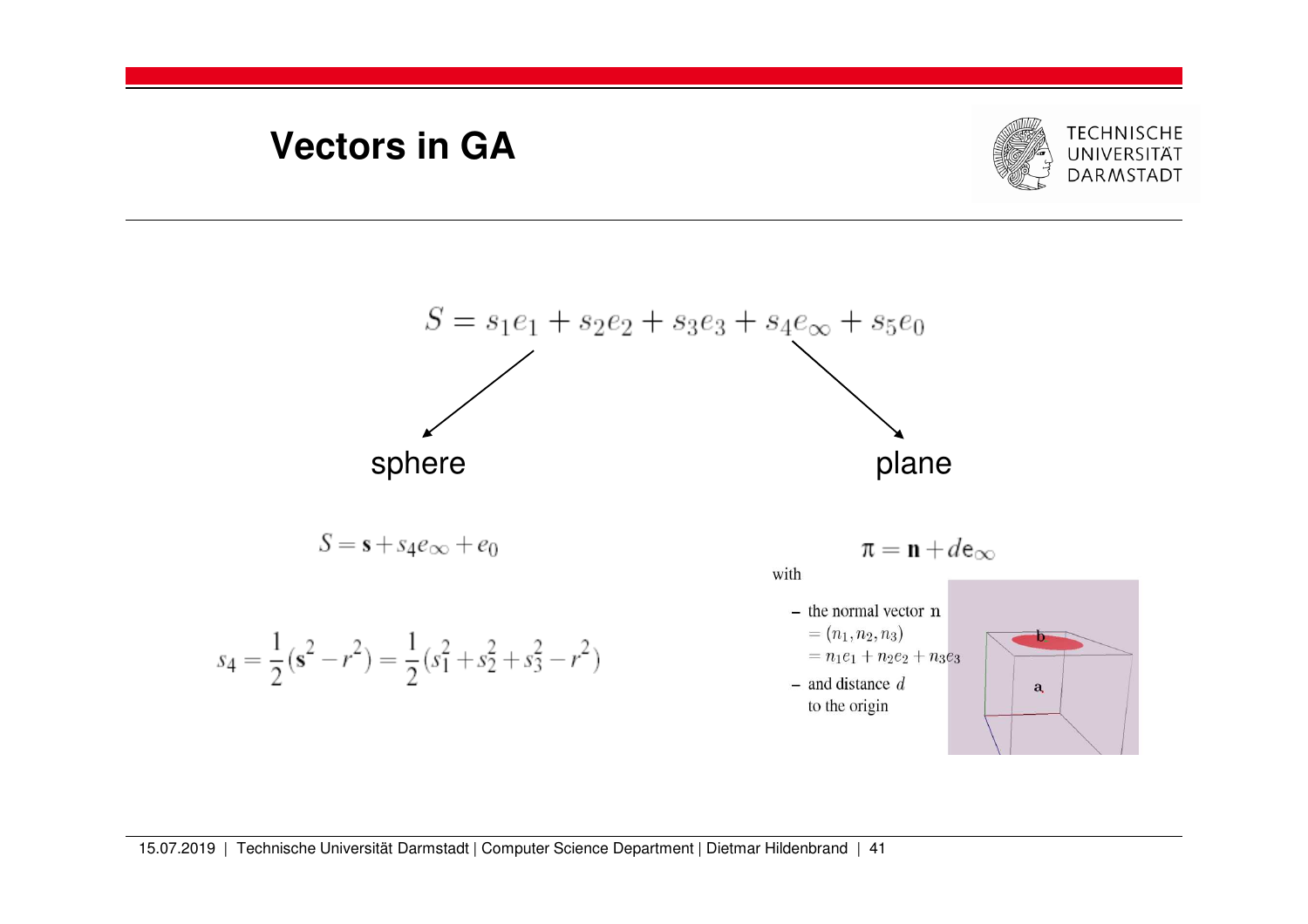# **Fitting of sphere or plane into a point cloud**

**TECHNISCHE** UNIVERSITÄT **DARMSTADT** 

A distance measure between a point  $P_i$  and the sphere/plane S can be defined in Conformal Geometric Algebra with the help of their inner product

$$
P_i \cdot S = (\mathbf{p_i} + \frac{1}{2}\mathbf{p_i}^2 e_{\infty} + e_0) \cdot (\mathbf{s} + s_4 e_{\infty} + s_5 e_0)
$$
(5.25)

According to equation  $(5.10)$  this results in

$$
P_i \cdot S = \mathbf{p_i} \cdot \mathbf{s} - s_4 - \frac{1}{2} s_5 \mathbf{p_i}^2
$$

**or** 

$$
P_i \cdot S = \sum_{j=1}^{5} w_{i,j} s_j \tag{5.26}
$$

with

$$
w_{i,k} = \begin{cases} p_{i,k} & : k \in \{1, 2, 3\} \\ -1 & : k = 4 \\ -\frac{1}{2} p_i^2 & : k = 5 \end{cases}
$$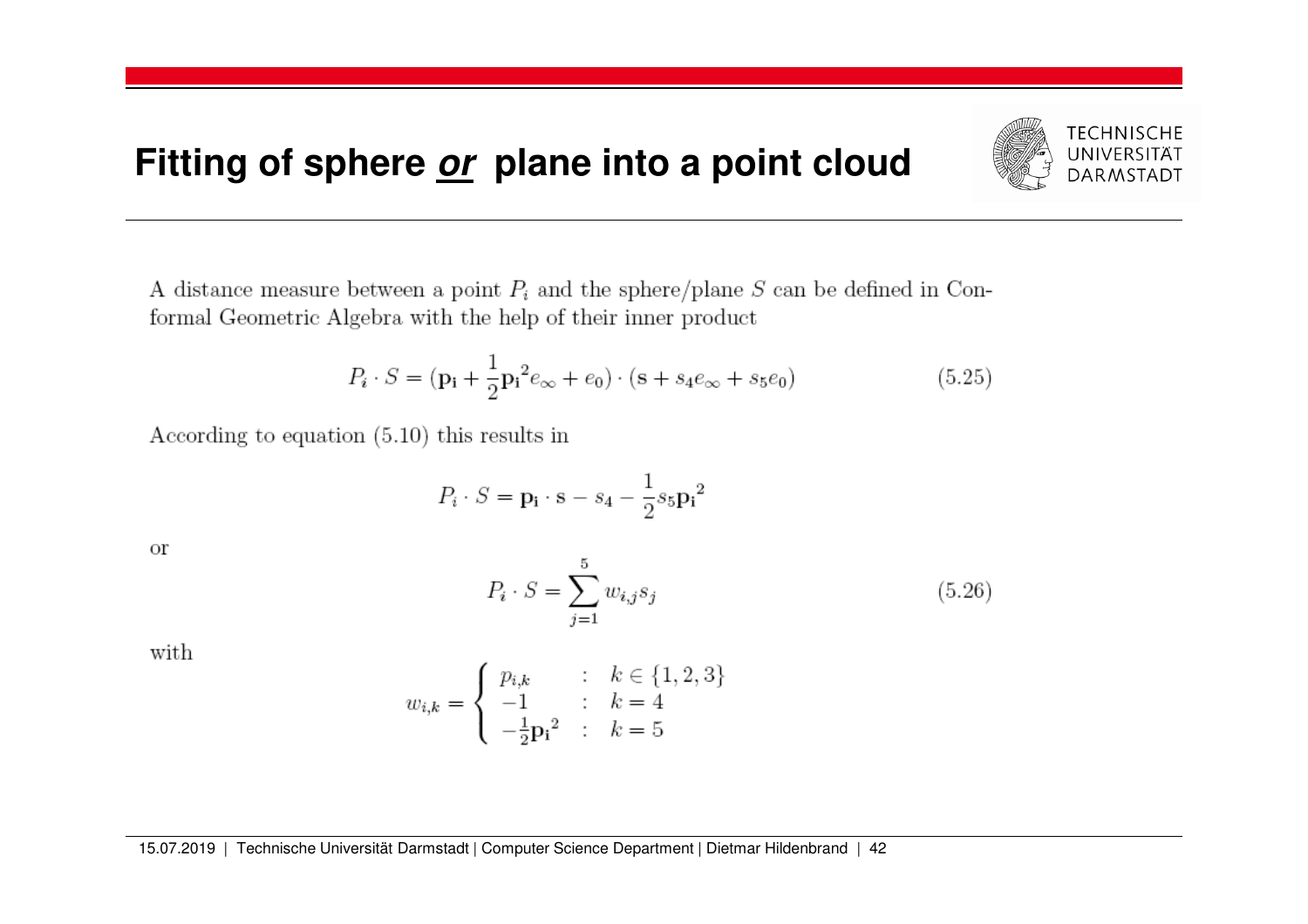# **Fitting of sphere or plane into a point cloud**

- Least squares approach with constraint |s|=1(Lagrange)
- **•** in bilinear form  $min(s<sup>T</sup> Bs)$  with

$$
B = \begin{pmatrix} b_{1,1} & b_{1,2} & b_{1,3} & b_{1,4} & b_{1,5} \\ b_{2,1} & b_{2,2} & b_{2,3} & b_{2,4} & b_{2,5} \\ b_{3,1} & b_{3,2} & b_{3,3} & b_{3,4} & b_{3,5} \\ b_{4,1} & b_{4,2} & b_{4,3} & b_{4,4} & b_{4,5} \\ b_{5,1} & b_{5,2} & b_{5,3} & b_{5,4} & b_{5,5} \end{pmatrix}
$$
 b

$$
b_{j,k} = \sum_{i=1}^n w_{i,j} w_{i,k}.
$$

• Introduce L 
$$
L = s^T B s - 0 = s^T B s - \lambda (s^T s - 1),
$$

$$
s^T s = 1,
$$

$$
B^T=B
$$

■ Necessary condition

 $0 = \nabla L = 2 \cdot (Bs - \lambda s) = 0$ 

 $min \sum_{i=1}^{n} (X_i \cdot S)^2$ 

 $\textcolor{red}{\bullet}$  Eigen vector of B with smallest eigen value

 $\rightarrow$  Bs =  $\lambda$ s

["Matrix Analysis", Horn/Johnson]

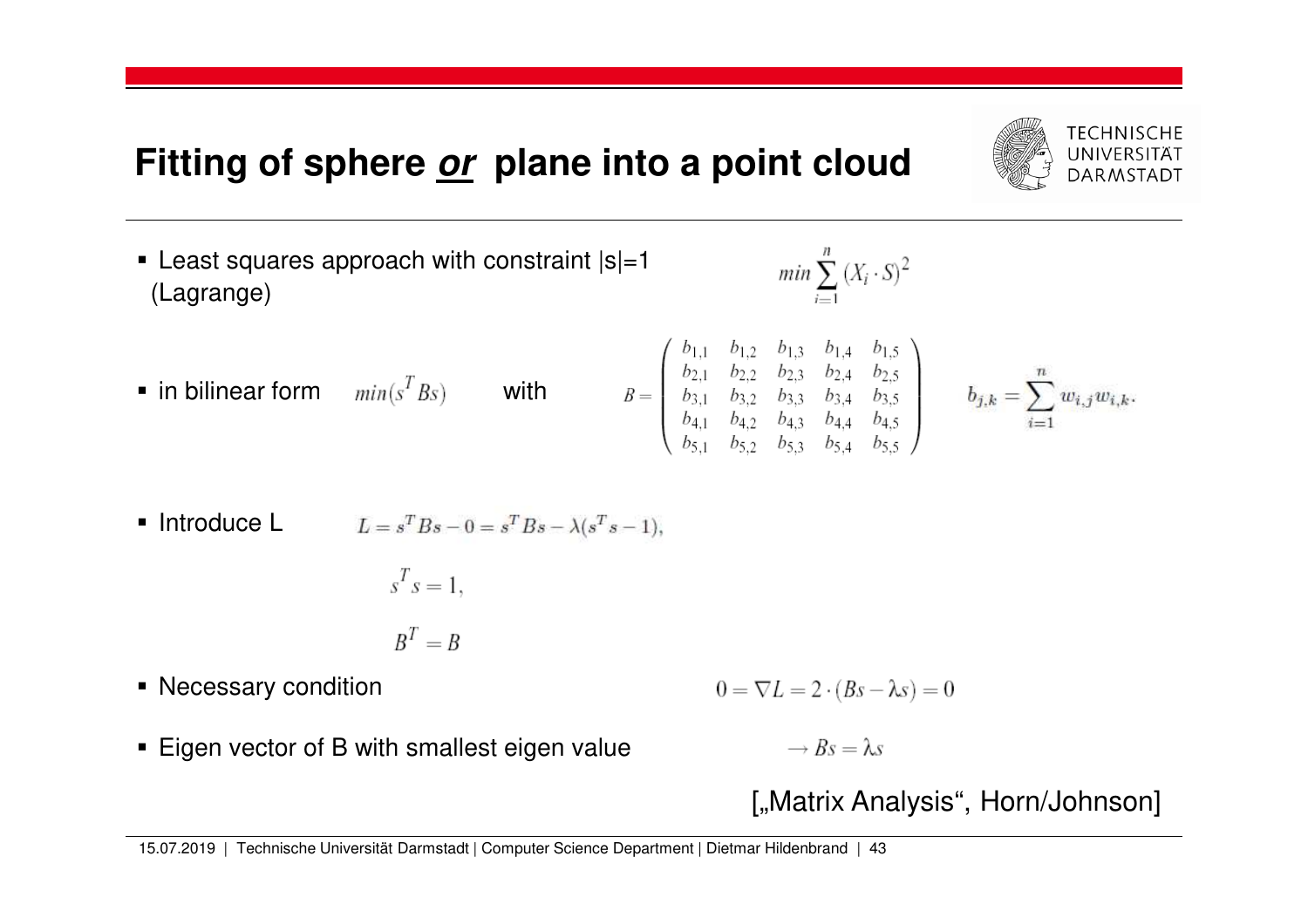# **Results**



| Point          | Χ  | у | Ζ |
|----------------|----|---|---|
| p <sub>1</sub> |    | 0 | 0 |
| p2             | 1  | 1 | 0 |
| p3             | 0  | 0 |   |
| p4             | 0  |   |   |
| p5             | -1 | 0 |   |

 $S = 0.57735 * e1 + 0.57735 * e3 + 0.57735 * e_{\infty}$ 

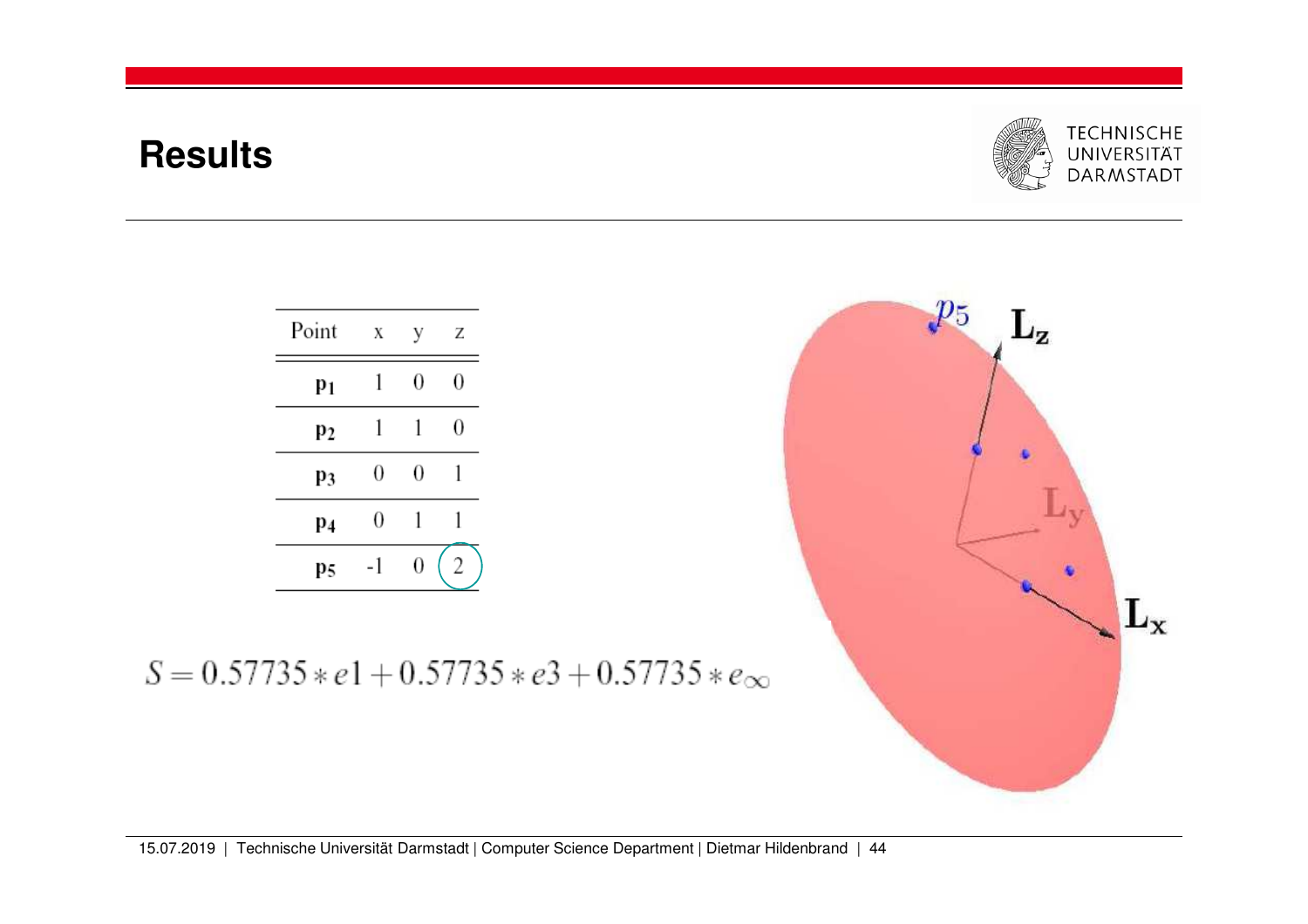## **Results**







$$
S = -0.5e_1 + 0.5e_2 - 0.5e_3 - e_{\infty} + e_0
$$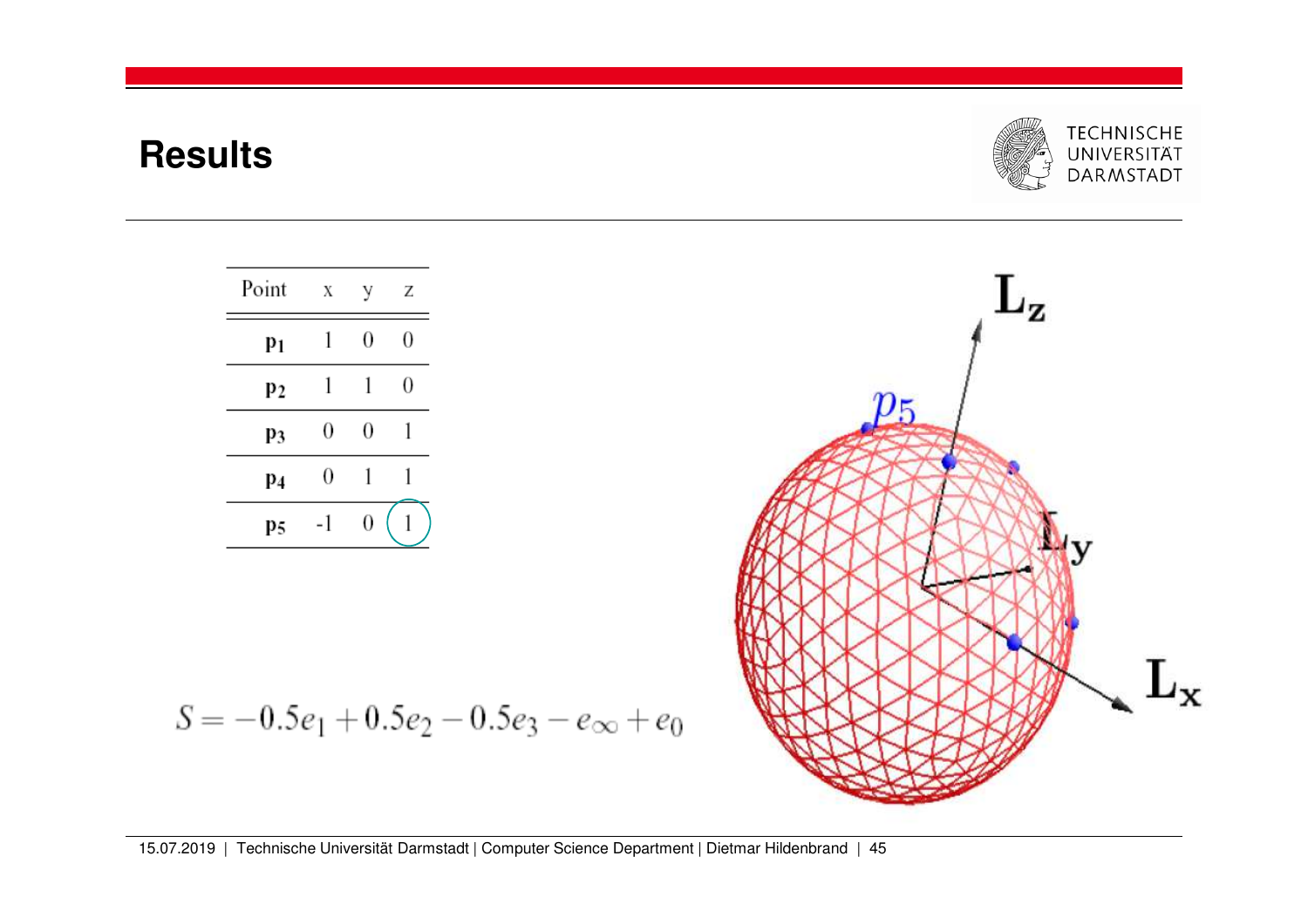# **Curvature estimation for point clouds**



- 2D:
	- **Disculating circle** 
		- -> curvature = inverse radius
- 3D
	- **Same for the osculating circle in** tangent direction

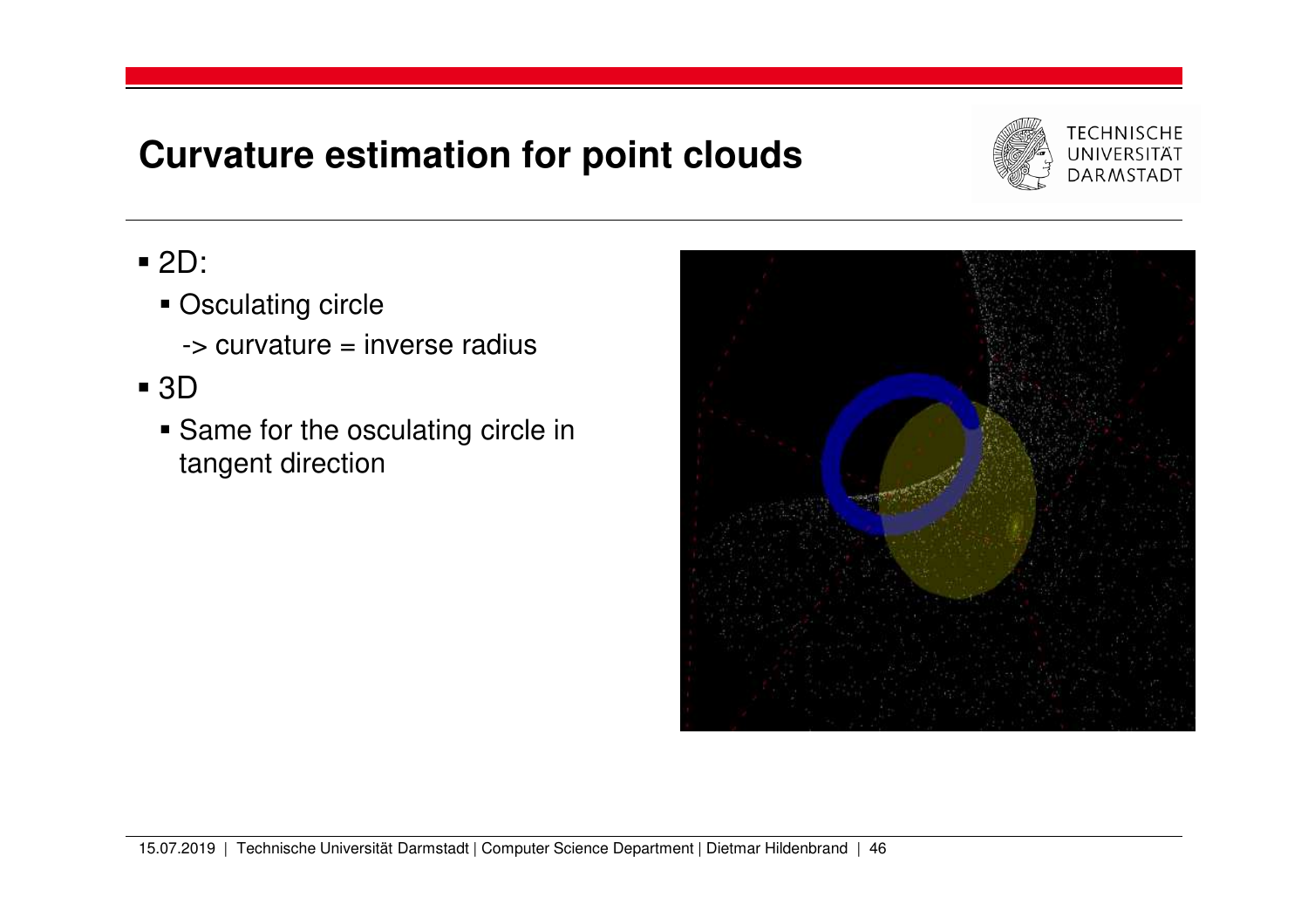# **Curvature estimation for point clouds**



- Estimate osculating circle locally in point cloud
	- depending on different tangent directions

In more detail:

- Estimate osculating circle <u>or l</u>ine locally in point cloud depending on different tangent directions
	- **Includes vanishing curvature**

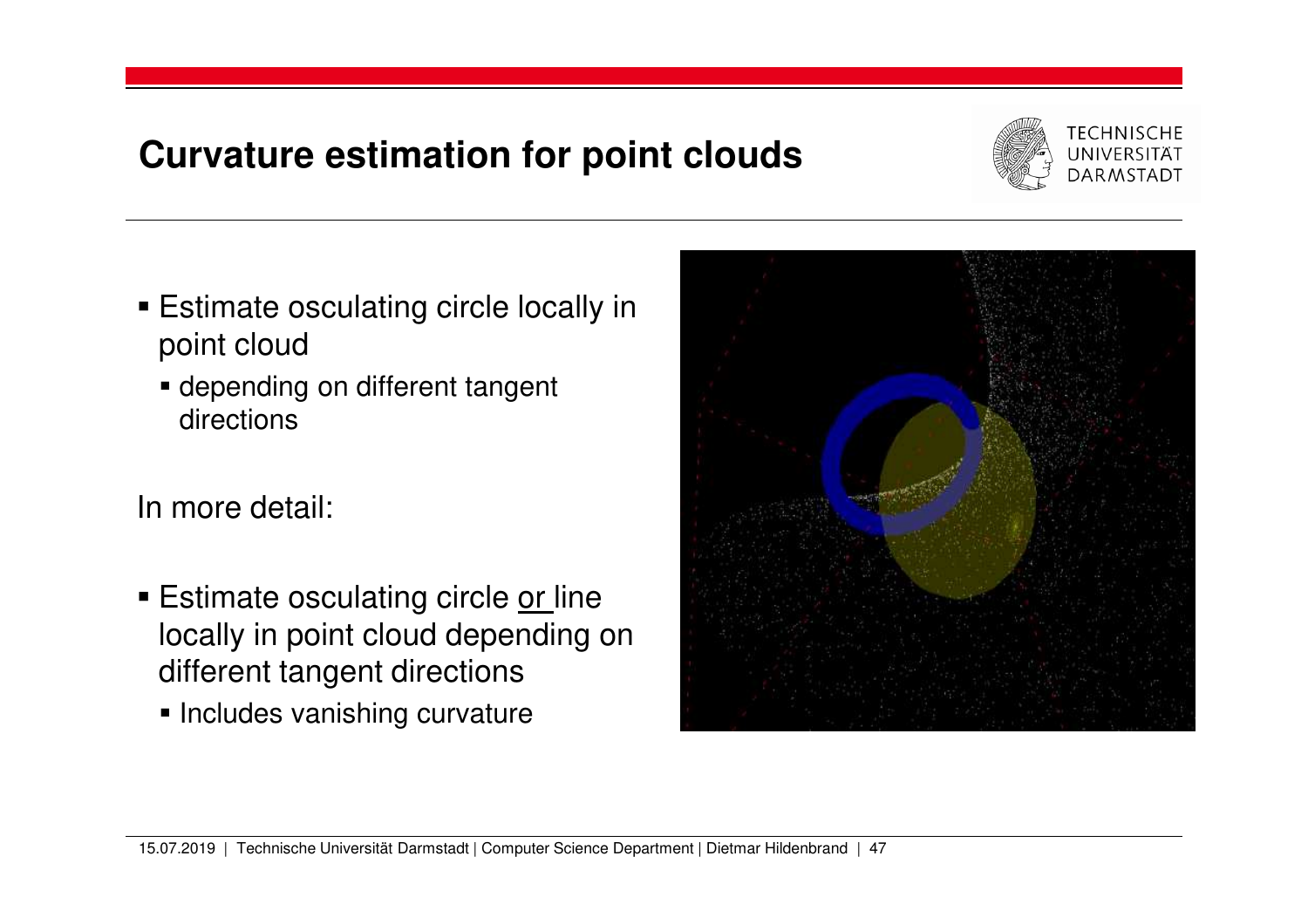# **Example hyperbolic point**





# Curvatures with different signs

15.07.2019 | Technische Universität Darmstadt | Computer Science Department | Dietmar Hildenbrand | 48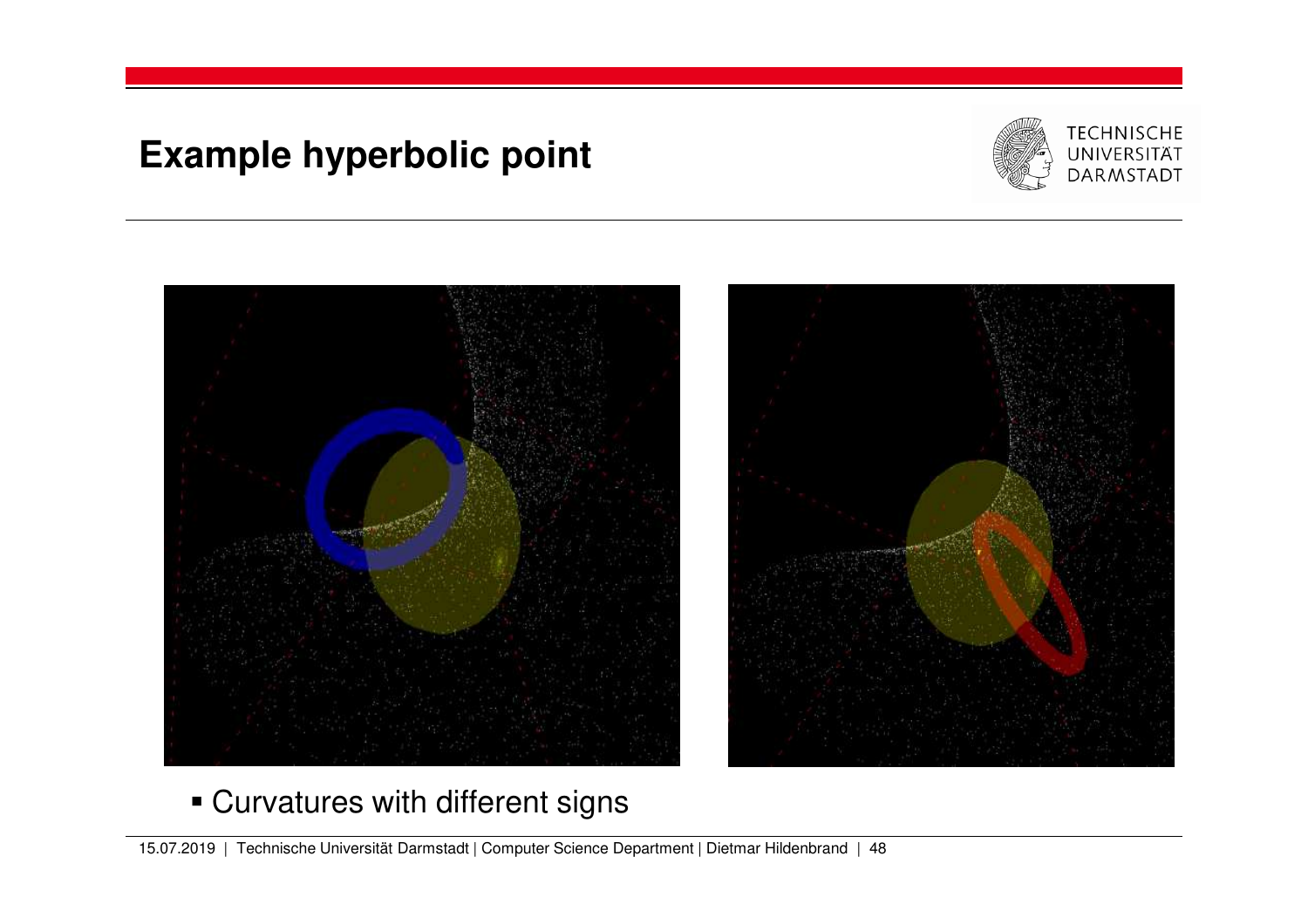# **Sphere example**

**Curvatures with same** signs



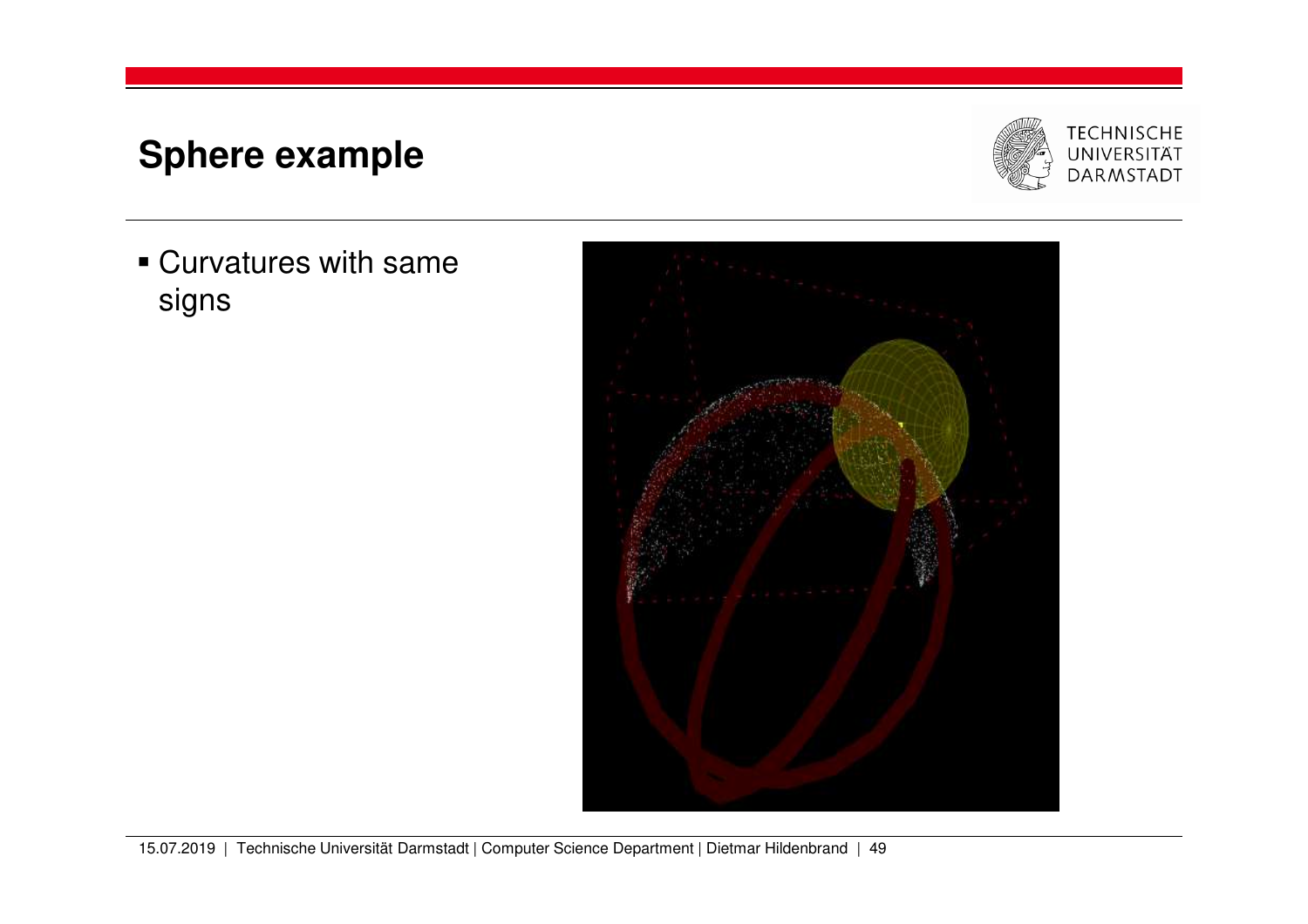# **Algorithm for circle/line fit**



- Estimate normal vector **<sup>n</sup>** locally at **<sup>x</sup>**
- Determine points **P<sup>i</sup>** in desired tangent direction
- Estimate sphere in the points **P<sup>i</sup>**
	- with center point in normal direction
- -> the radius of the sphere describes the curvature in the desired direction

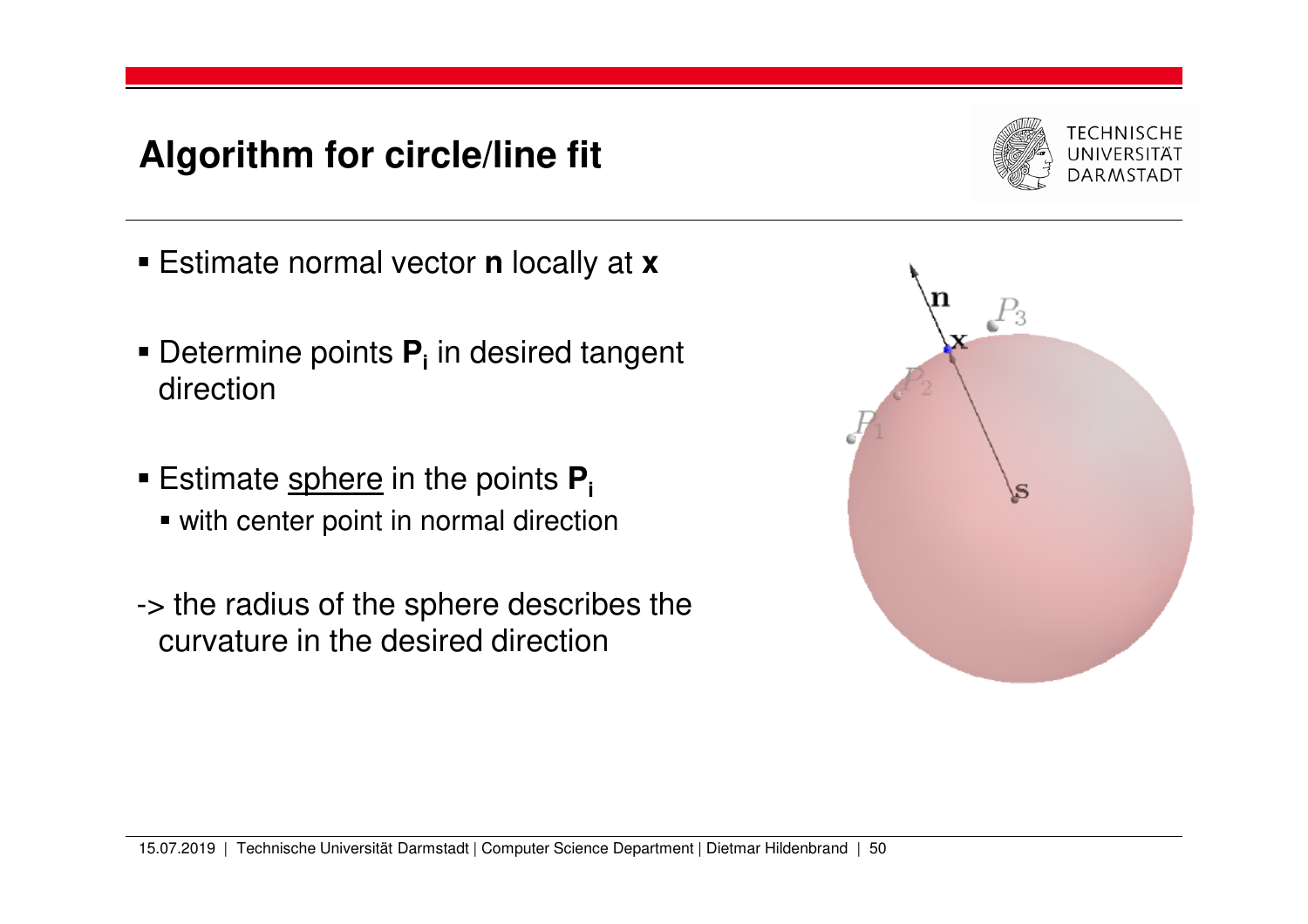## **Curvature in one tangent direction**



- $\blacksquare$  In the estimation radius
	- Result is plane/line (no curvature)
	- **Otherwise: osculating circle**

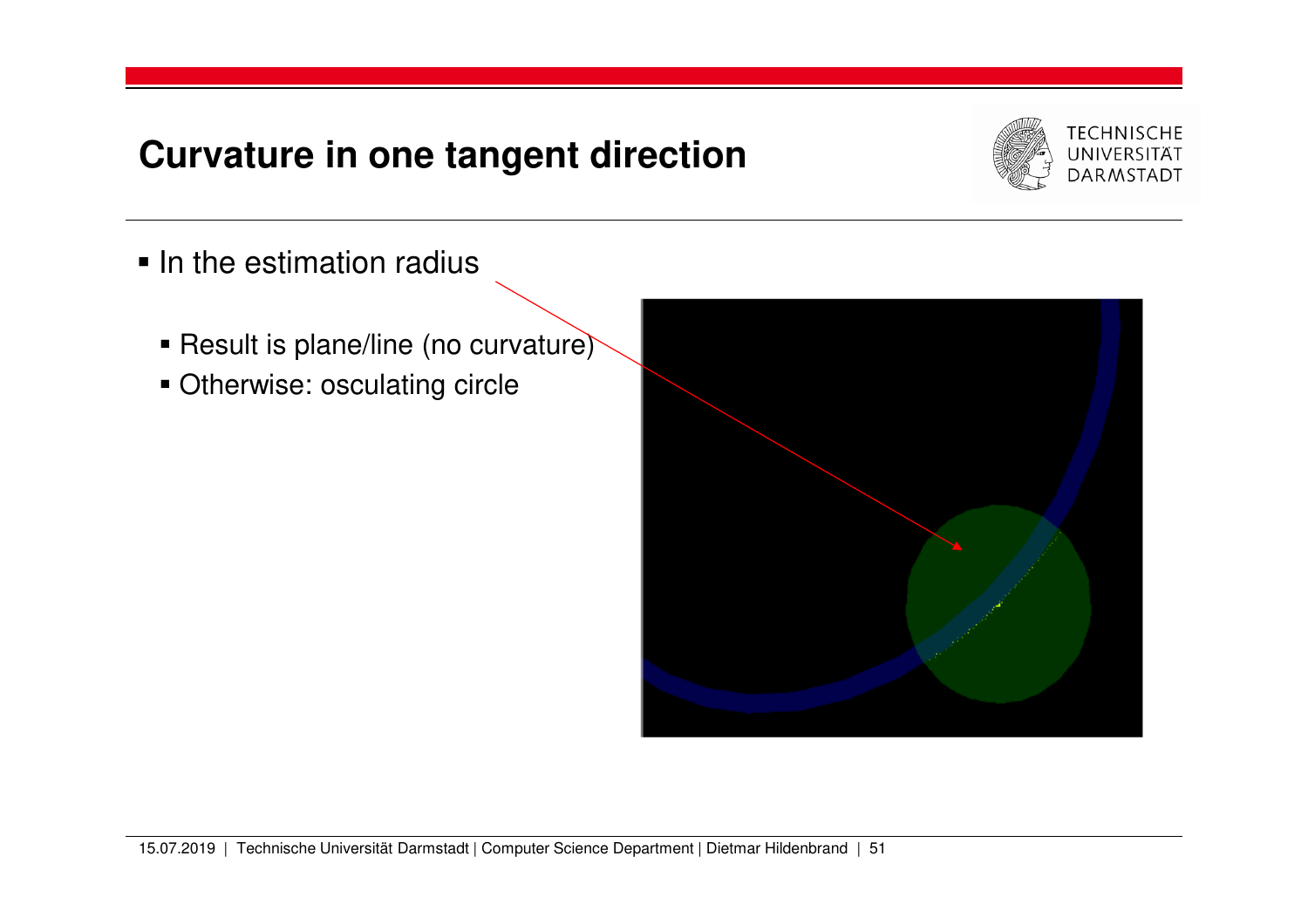## **Curvature = circle fit in all directions**



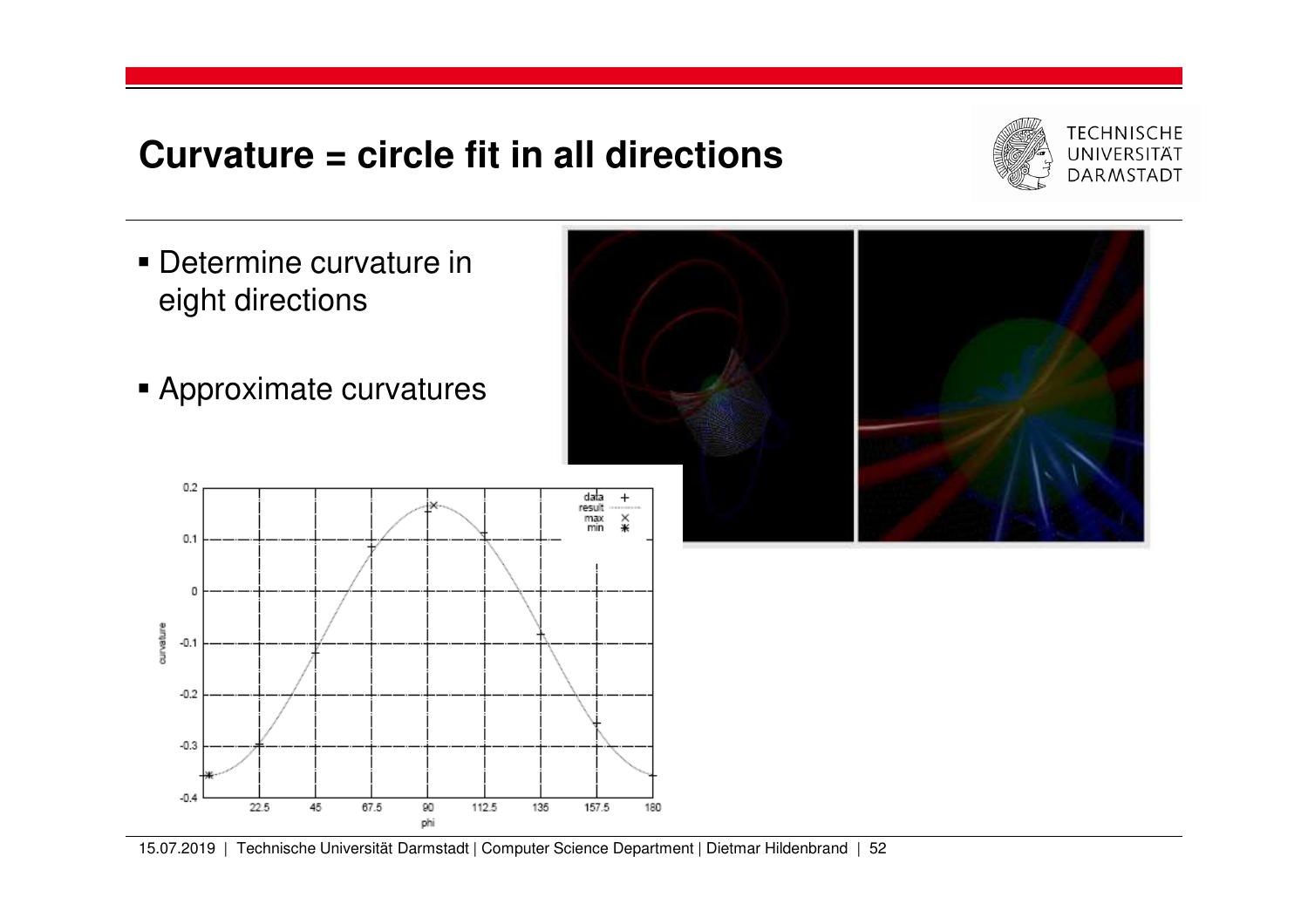# **Future work**

- Linear equation instead of Eigen vector determination
	- Bachelor thesis Roman Getto:
	- Verbesserte Hauptkrümmungsbestimmung in Punktwolken durch optimiertes Schmiegekreisfitting auf Grundlage der Geometrischen Algebra
- Least Squares completely in GA
- Recognition of geometric objects (cylinder, torus etc.)